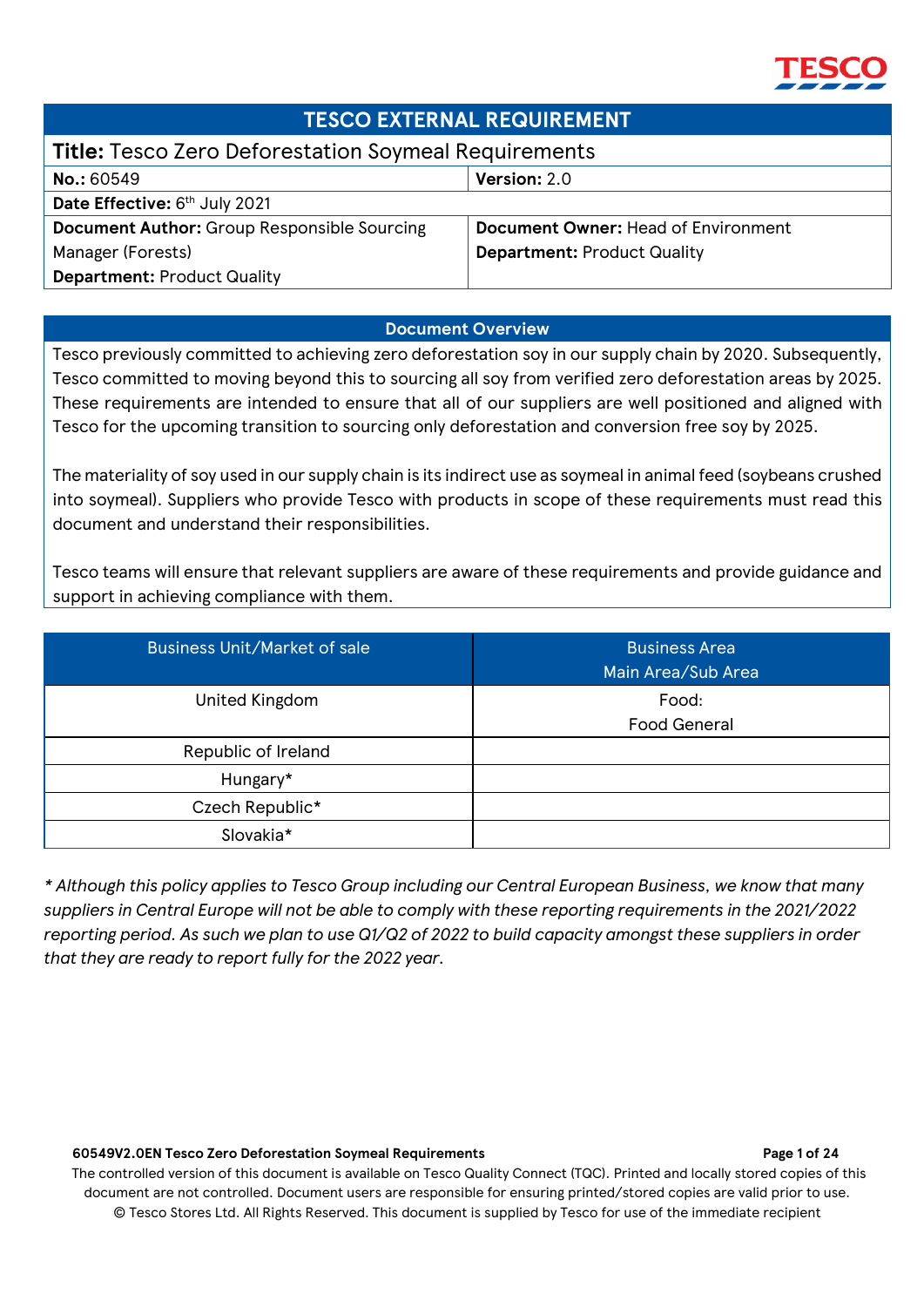

## **Table of Contents**

| 2. |  |  |  |
|----|--|--|--|
| 3. |  |  |  |
|    |  |  |  |
|    |  |  |  |
|    |  |  |  |
|    |  |  |  |
|    |  |  |  |
|    |  |  |  |
|    |  |  |  |
|    |  |  |  |
|    |  |  |  |
|    |  |  |  |

## **60549V2.0EN Tesco Zero Deforestation Soymeal Requirements Page 2 of 24**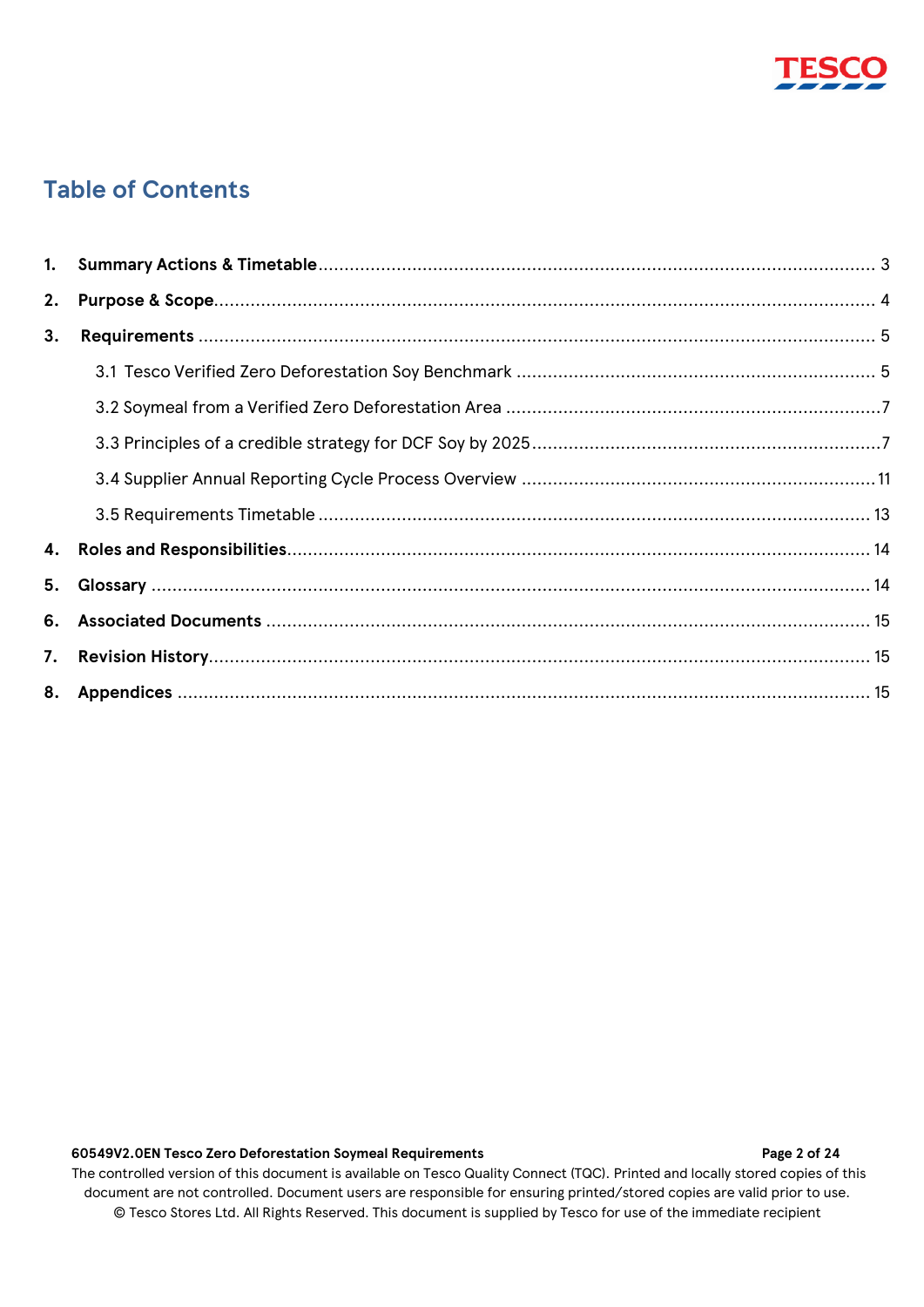

## <span id="page-2-0"></span>**1. Summary Actions & Timetable**

| <b>Component</b>                                                                                   | <b>Action Required</b>                                                                                                                                                                                         | <b>Timetable</b>              |
|----------------------------------------------------------------------------------------------------|----------------------------------------------------------------------------------------------------------------------------------------------------------------------------------------------------------------|-------------------------------|
| <b>Supplier Annual</b><br><b>Reporting</b>                                                         | We require that you report to us on the volume and sub-<br>national origin of soy in our supply chain and follow the<br>protocol for soy from 'High-Risk' origins (see p.13)                                   | 31 <sup>st</sup> January 2022 |
| <b>Sourcing from Verified</b><br>Deforestation and<br><b>Conversion Free (DCF)</b><br><b>Areas</b> | If applicable, collect and submit supporting evidence to<br>show that volumes of soy are from Verified Deforestation<br>and Conversion Free Sourcing Areas (see p.7)                                           | 31 <sup>st</sup> January 2022 |
| <b>Certification of soy</b><br>volumes                                                             | Ensure all 'High-Risk' soy volumes, (including volumes<br>used in animal feed), supplied to Tesco are covered by<br>one of the schemes and certification standards listed<br>below (see p.5)                   | $1st$ March 2022              |
| Your own Soy<br><b>Sourcing Policy and</b><br>Roadmap                                              | We also now require you to have your own credible soy<br>sourcing policy in place and to tell us about your Roadmap<br>for sourcing sustainable soy in the current year and going<br>forward to 2025 (see p.7) | $30th$ June 2022              |

### **60549V2.0EN Tesco Zero Deforestation Soymeal Requirements Page 3 of 24**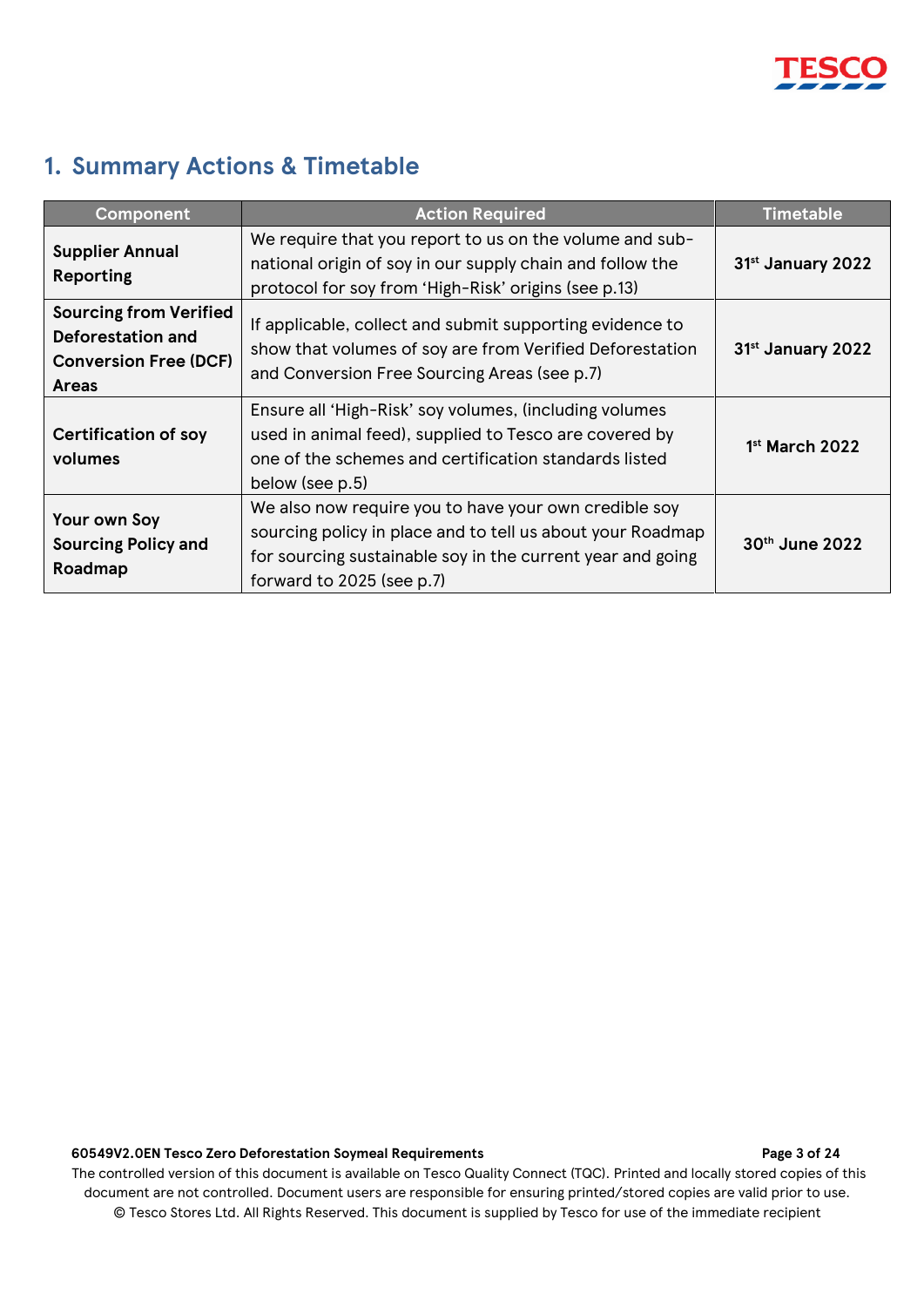## <span id="page-3-0"></span>**2. Purpose & Scope**

These requirements have the following objectives:

- Achieve zero deforestation soymeal in our supply chain.
- Promote the development of more effective options for sourcing zero deforestation soymeal.
- Promote an industry transition plan for the sourcing of zero deforestation soymeal.
	- Support the development of resilient agricultural supply chains for livestock production.

Soybean derived materials have a wide range of applications in our supply chain as indicated by the CGF Soy Sourcing Ladder below.

## **Consumer Goods Forum Soy Sourcing Ladder**



### **60549V2.0EN Tesco Zero Deforestation Soymeal Requirements Page 4 of 24**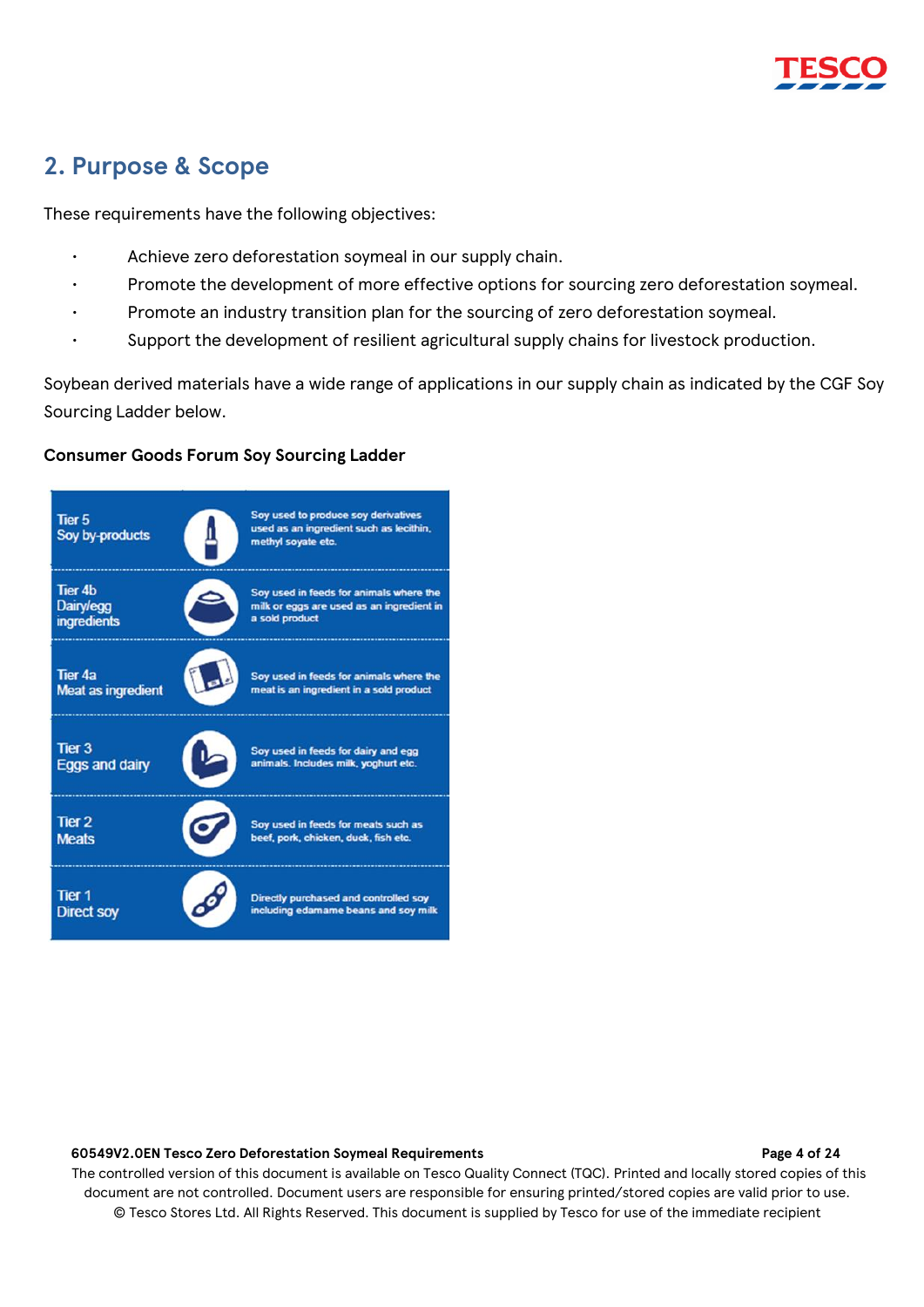

## **Products in Scope of these Requirements**

These requirements apply to suppliers providing Tesco with Tesco own-brand products in **Tier 2, 3, 4a or 4b**  that have been fed on soymeal (see above CGF Soy Sourcing Ladder for definition of Tiers).

## **Products not in Scope of these Requirements**

These requirements do not apply to soy in Tiers 1 and 5 because soy used for these tiers does not represent the material impact (e.g. represents only 1% of our soy footprint). Additionally, Tier 1 soy does not usually originate from high-risk deforestation locations. These requirements do not apply to additives (as these would fall under Tier 5), only to primary ingredients used

A definition of which ingredients are classed as 'additives' is included in Appendix 1.

## <span id="page-4-0"></span>**3. Requirements**

## <span id="page-4-1"></span>3.1 Tesco Verified Zero Deforestation Soy Benchmark

There are a wide range of different certification standards related to soybean production and sustainability. To enable implementation of our zero-deforestation soymeal strategy, we have completed a benchmark of the different standards. To meet the benchmark **all five** of the below requirements must be met:

- 1) Complete certification standard is publicly available;
- 2) Meets the European Feed Industry's (FEFAC) benchmark<sup>1</sup>, specifically FEFAC SSG benchmarked standard achieving the no-deforestation criteria, with a cut-off date before 2020 that is delivered in a Mass Balance or Segregated chain of custody to the feed mill
- 3) Have a clear requirement on 'zero deforestation and conversion of native habitat', including no deforestation and conversion;
- 4) Independent 3<sup>rd</sup> party verification:
- 5) Linked to a specific region of production, either through a chain of custody certification able to be evidenced beyond the point of import, or through a recognised Area Mass Balance scheme.

Currently, the following standards meet the above requirements. Standards are listed in descending order with the highest preference schemes first and the lowest preference schemes last

### **60549V2.0EN Tesco Zero Deforestation Soymeal Requirements Page 5 of 24**

The controlled version of this document is available on Tesco Quality Connect (TQC). Printed and locally stored copies of this document are not controlled. Document users are responsible for ensuring printed/stored copies are valid prior to use. © Tesco Stores Ltd. All Rights Reserved. This document is supplied by Tesco for use of the immediate recipient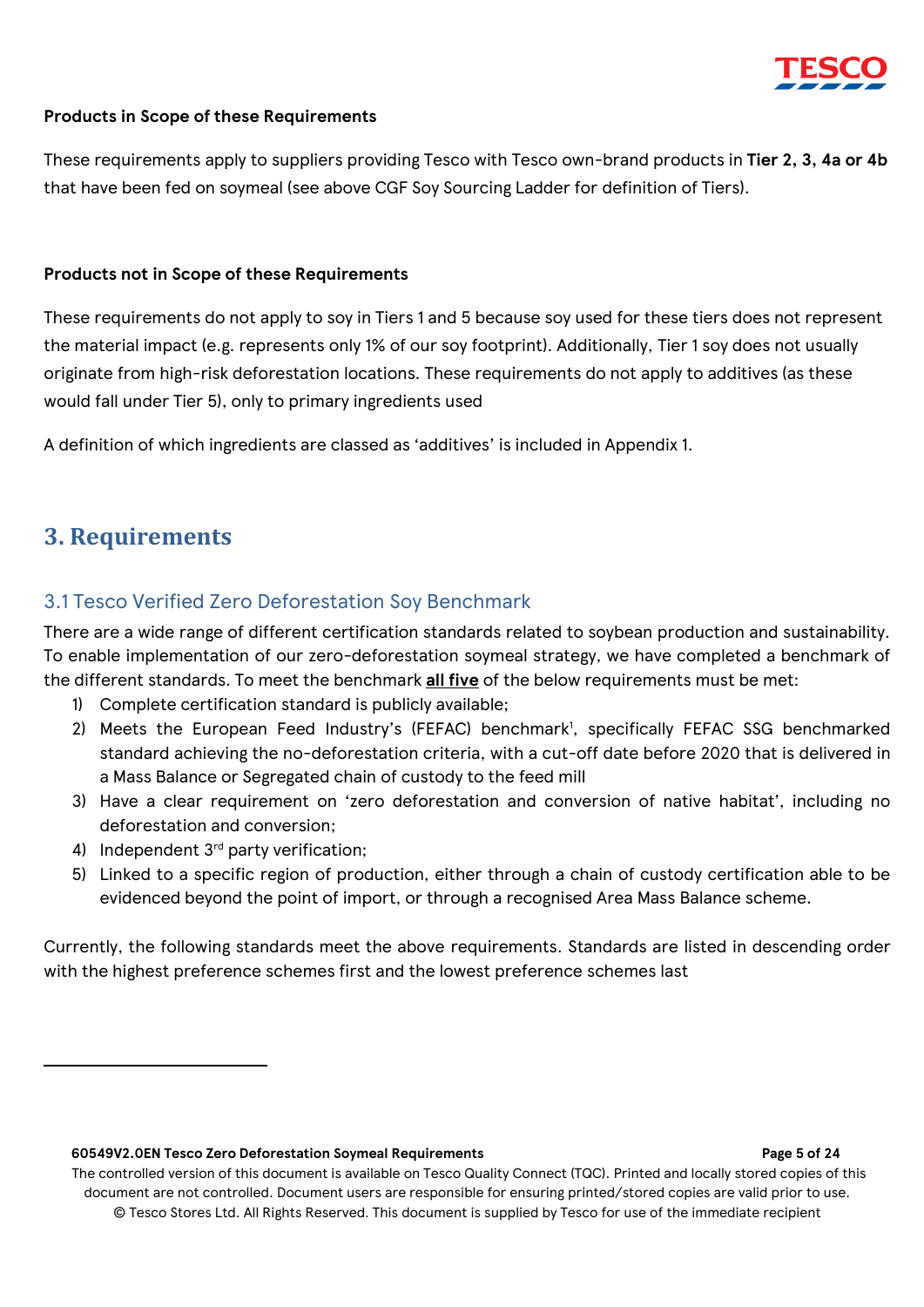

## 1**) Physically certified to feed mill**

- ISCC Plus
- Proterra (MB or SG)
- RTRS (MB or SG)

**2) Physically certified to UK** (chain of custody system does not extend beyond point of import)

- ADM v2
- Cargill Triple S

**3) Farms are certified** in connected supply chain sourcing region to Tesco, but no chain of custody is present

- RTRS Regional Credits
- CRS Area Mass Balance

Suppliers can comply with these requirements with any of the above standards. This benchmark will be reviewed annually, including evaluation of 3rd party verification requirements (see p.22 for links to more information on these schemes).

## **Supply Chain Certification Models**

## *Supply chain certification models*

There are a range of acceptable supply chain certification models that support the production of certified soybeans and enable the certification claim to be passed along the supply chain. The schemes are as follows (in ascending order of robustness):

- Area Mass Balance (AMB)
- Mass Balance (MB)
- Segregated (SG)

*For definitions of the above please see Appendix 2.* 

## **Accountability Framework Initiative (AFI)**

Tesco also supports the AFI as a complement to the above certification standards. In respect of compliance with these requirements we expect suppliers to have a strategy and implementation plan that has been developed with reference to AFI guidance (see more detail below).

### **60549V2.0EN Tesco Zero Deforestation Soymeal Requirements Page 6 of 24**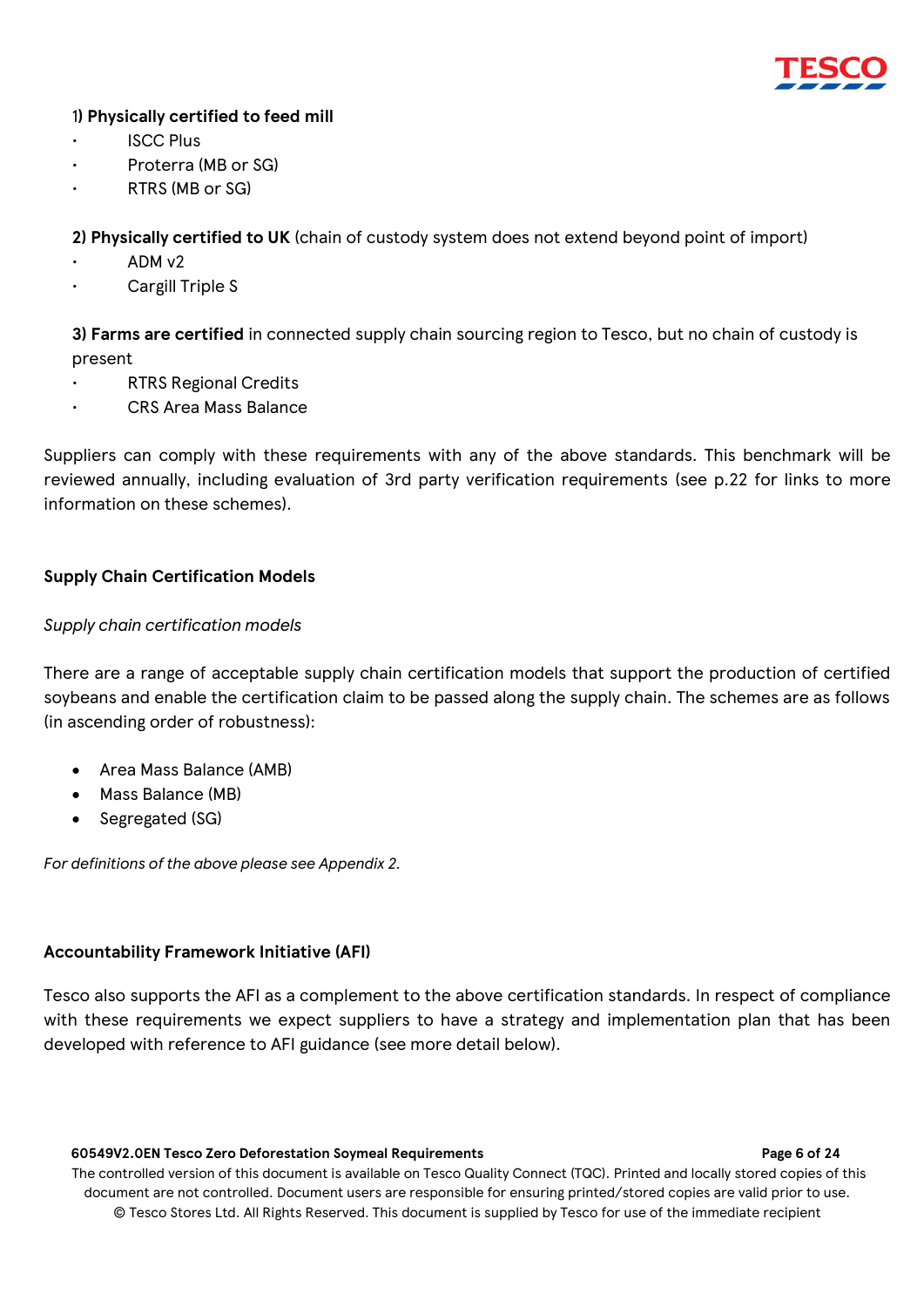

## <span id="page-6-0"></span>3.2 Soymeal from a Verified Zero Deforestation Area

In addition to certification, soybeans can also be produced within a verified zero deforestation soybean production area. This can be achieved through multi-stakeholder collaboration and agreement on sustainable land use planning and deforestation for a given jurisdiction. Currently though for these requirements we only recognise that soybeans grown in the Brazilian Amazon and compliant with the terms of the Amazon Soy Moratorium can be accepted as being from a verified zero deforestation area.

If our product suppliers can provide satisfactory verification of the percentage of soymeal originating from the Brazilian Amazon within their overall Brazilian sourcing, this percentage of soymeal will not require certification as outlined in these requirements. If this cannot be verified, then the supplier will need to meet the certification requirements detailed in this document. We continue to encourage leadership from our supply chain to support certification of soybeans from the Amazon to address other sustainable agricultural issues.

## <span id="page-6-1"></span>3.3 Principles of a credible strategy for DCF Soy by 2025

Tesco's vision for soymeal in our supply chain is that all soymeal is from a verified zero or zero-net deforestation source and available from mainstream physical supply chains by 2025. Every company will operate a unique supply chain that will provide both opportunities and barriers.

Regardless of where any company sits, a deforestation/conversion strategy will only be deemed to be credible when there is evidence of action in each of the principles below.

**Principle 1:** All soy supply chains must be free of all deforestation, conversion, and human rights abuses as a general basic principle and widely shared fundamental ethical value. This is a fundamental step toward achieving climate and biodiversity targets. Credible soy policies should not be restricted to niche markets or geographies, and suppliers across soy supply chains must adopt and implement robust policies across all their operations.

**Principle 2:** Since conversion drivers are systemic, collaboration is essential to eliminate deforestation and conversion. Biome-level solutions in priority regions where the risk of deforestation is the highest should be the first and foremost strategic priority of any company, regardless of their place in the supply chain. How this manifests in a specific business should be reflective of their position in the supply chain and their levers of influence.

Principle 3: Every company should align, and use, the definitions agreed within the Accountability [Framework Initiative](https://accountability-framework.org/) in their policies and supplier requirements. A cut-off date (i) is required for

### **60549V2.0EN Tesco Zero Deforestation Soymeal Requirements Page 7 of 24**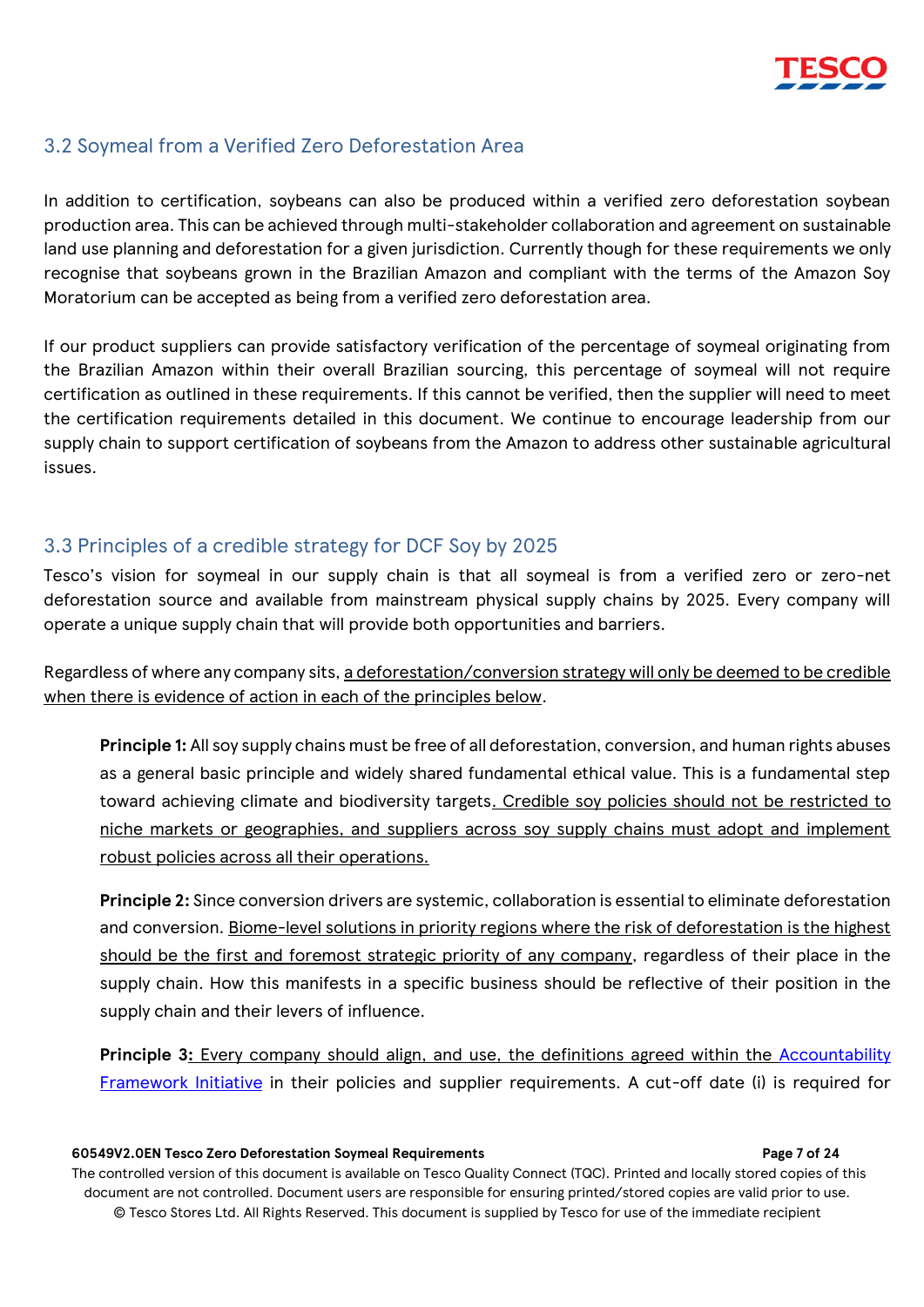

allowable conversion or deforestation; (ii) must be regionally relevant; and (iii) must not exceed 1<sup>st</sup> January, 2020.

**Principle 4:** Companies should not deliberately exclude suppliers or regions at risk of deforestation and conversion as a core plank of their strategy but should keep this as an option should all other options be exhausted. High-risk producers and regions must be engaged and not avoided or excluded.

**Principle 5:** Material certified by a credible certification scheme is a means to reducing and eliminating deforestation from supply chains.

**Principle 6:** Sourcing transparency should be provided by each link in a value chain that is underpinned by reliable and robust mechanisms for monitoring and verification.

Principle 7: Companies should implement robust supplier management systems and processes to respond to supplier performance and ensure compliance with the commitments. Progress should be encouraged through incentives and lack of improvement (or worse performance) should be responded to.

When assessing the adequacy of Tesco's supplier's strategies, we will look for the evidence of the components described in the table below, these are considered to be the foundations of any organisation's strategy to ultimately develop a market where sustainable soy is the norm. A credible strategy should include each of these items.

| Component                    | <b>Description</b>                                              |
|------------------------------|-----------------------------------------------------------------|
| Sector engagement            | Active and visible support by the company within multilateral   |
|                              | initiatives working towards these principles. Membership should |
|                              | be with forums that have aligned goals and transparent          |
|                              | reporting of progress against the goals. Membership should go   |
|                              | beyond mere participation in discussions and include            |
|                              | requirements around demonstrable action intended to reach       |
|                              | beyond the company's own supply chains to support biome-        |
|                              | wide solutions and a shift towards a mainstream,                |
|                              | deforestation- and conversion-free soy industry. (Principle 1). |
| <b>Deforestation and</b>     | Adopt a clear and unambiguous policy to deliver deforestation-, |
| conversion free soy sourcing | conversion- and human rights abuse-free soy, covering all       |
| policy                       | direct and indirect soy supplies. The policy must utilise the   |

#### **60549V2.0EN Tesco Zero Deforestation Soymeal Requirements Page 8 of 24**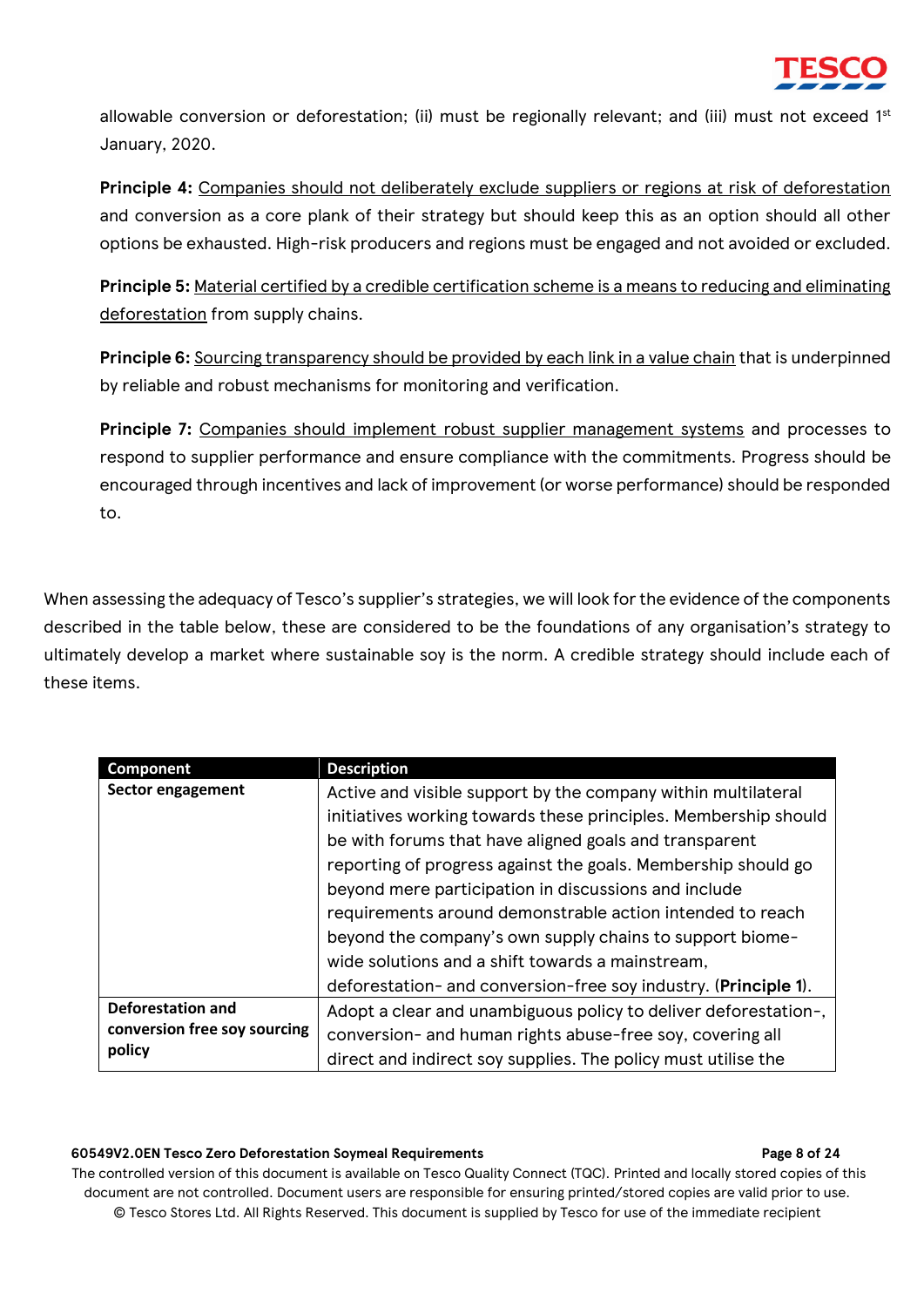# **TESCO**

|                                                           | Accountability Framework Initiative definitions and should         |
|-----------------------------------------------------------|--------------------------------------------------------------------|
|                                                           | follow the operational guidance therein (see Principle 3).         |
| <b>Cut-off date for conversion</b>                        | Set and clearly articulate clear cut-off dates (respecting         |
| and transparent monitoring                                | previously agreed biome-wide dates or 2020, whichever is           |
| and verification systems to<br>ensure compliance with the | earlier) after which no deforestation or conversion may occur,     |
| cut-off date.                                             | as well as transparent monitoring and verification systems to      |
|                                                           | ensure compliance with the cut-off date, for all soy sourced       |
|                                                           | from deforestation and conversion-risk geographies (see            |
|                                                           | Principle 3).                                                      |
| <b>Support of soy producers</b>                           | Engagement of the supply chain to support or mobilise financial    |
| and production on already                                 | and technical incentives for deforestation and conversion free     |
| deforested or converted<br>agricultural land              | producers in high-risk production landscapes, to support the       |
|                                                           | expansion of soy production on existing, cleared agricultural      |
|                                                           | land (see Principle 4).                                            |
| Use of certification as a                                 | Evidence of a benchmarked physical supply chain certification      |
| transition towards full                                   | for 100% of a supply chain up to a point where the company can     |
| implementation of 100%<br>deforestation and               | ascertain compliance with deforestation, conversion and            |
| conversion free purchasing                                | human rights policies. This may be, for example, the importer,     |
| or sourcing policy.                                       | feed mill, or livestock production system where the producer       |
|                                                           | sources soy directly from the importer, but only under the         |
|                                                           | condition that direct and/or indirect suppliers have effective     |
|                                                           | control mechanisms and monitoring at the supply-base level.        |
|                                                           | (see Principle 5).                                                 |
|                                                           |                                                                    |
| <b>Transparency requirements</b>                          | Production origin disclosure at the farm level (exporter) or sub-  |
|                                                           | national regional level (downstream user). Requirement for         |
|                                                           | transparency of all soy volumes sourced from direct and            |
|                                                           | indirect suppliers up to a point where compliance with             |
|                                                           | commitments can be ascertained, or where the extent and            |
|                                                           | nature of issues that must be resolved can be determined and       |
|                                                           | addressed. This may be provided by the final direct soy buyer      |
|                                                           | on a mass balance basis provided it is relevant to the specific    |
|                                                           | supply chain to the point of import within the livestock           |
|                                                           | production market (see Principle 6).                               |
| Annual reporting of                                       | Origin and certification status of soy to be annually disclosed to |
| progress                                                  | the sub-national regional level indicating the proportion of soy   |
|                                                           | that is verified deforestation free (see Principle 6).             |
| Require suppliers to take                                 | Require all suppliers to adopt and implement equivalent            |
| action across their entire                                | deforestation- and conversion-free and human rights policies       |
| operations to eliminate                                   |                                                                    |

## **60549V2.0EN Tesco Zero Deforestation Soymeal Requirements Page 9 of 24**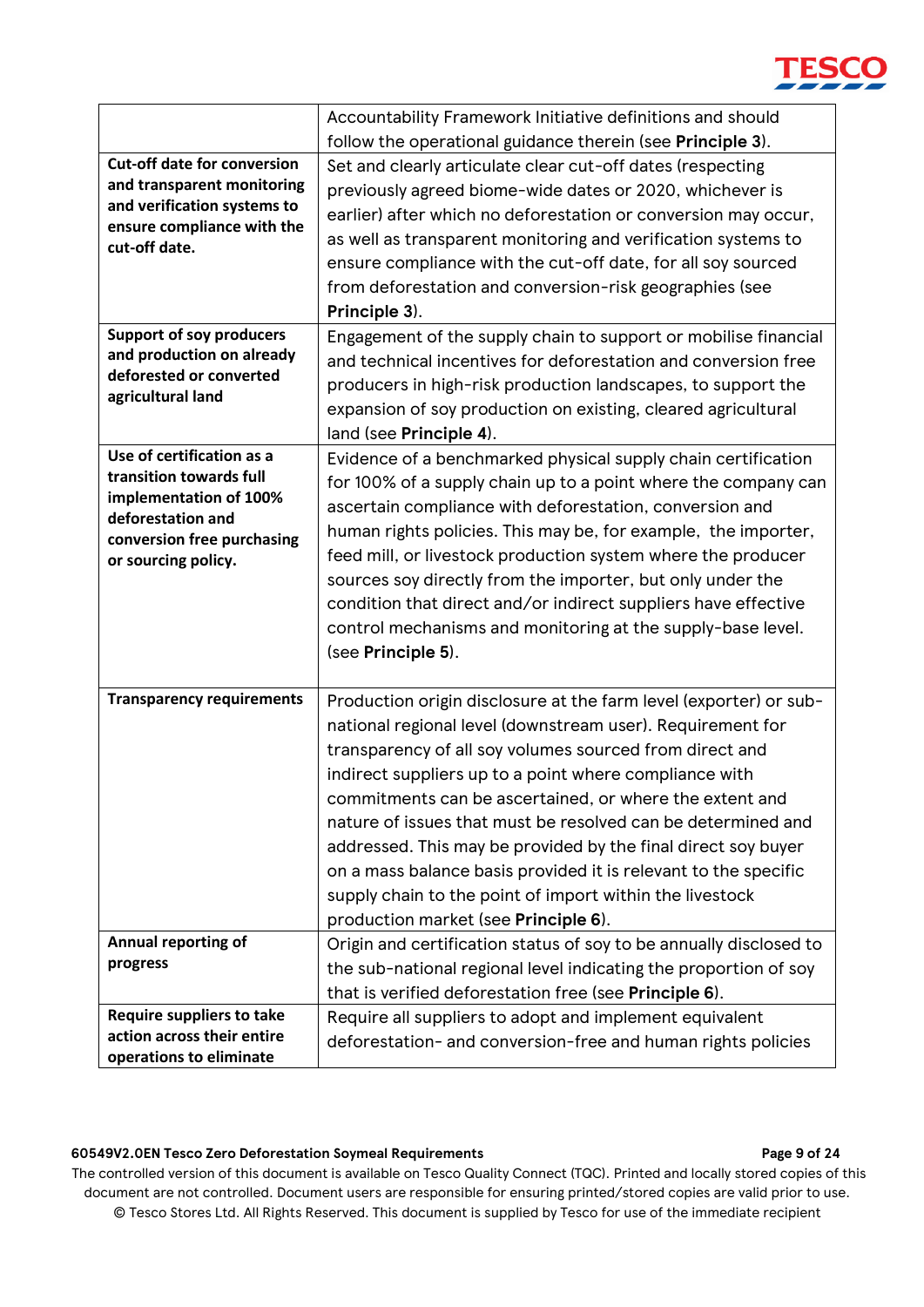

| deforestation, conversion<br>and human rights abuses         | for their entire supply chain, regardless of the buyer/market<br>and of the commodity (see <b>Principle 7</b> ).                                                                                                                                                                                                                                                                                                                                                                                                                                                                                                                                                                                                                                                       |
|--------------------------------------------------------------|------------------------------------------------------------------------------------------------------------------------------------------------------------------------------------------------------------------------------------------------------------------------------------------------------------------------------------------------------------------------------------------------------------------------------------------------------------------------------------------------------------------------------------------------------------------------------------------------------------------------------------------------------------------------------------------------------------------------------------------------------------------------|
| Supply chain management<br>and non-compliance<br>remediation | Engage with direct suppliers to implement and support<br>compliance of indirect suppliers through purchase control<br>systems, support mechanisms and incentives. Support,<br>monitor, and oversee the enactment of fair remediation and/or<br>other compensation measures from non-compliant suppliers.<br>Eliminate recurrent non-compliant and serious human rights<br>abusers from the supply base. Include contractual<br>deforestation-, conversion- and human rights abuse-free with<br>explicit cut-off dates and monitoring and reporting systems in<br>the specifications of purchasing contracts with direct suppliers,<br>and implement policies to ensure direct suppliers include such<br>requirements for indirect suppliers (see <b>Principle 7</b> ). |
|                                                              |                                                                                                                                                                                                                                                                                                                                                                                                                                                                                                                                                                                                                                                                                                                                                                        |

*VERIFIED* can include verification from current certification approaches but allows space for new approaches to sourcing, such as the development of verified sourcing areas/jurisdictions.

*PHYSICAL* means schemes that connect the physical trade flows from certified farm to its use as soymeal in livestock production (e.g. this does not require physical segregation of the actual soymeal but ensures all physical actors in Tesco's soymeal supply chain are sharing responsibility and building their capacity to manage and engage with sustainable soymeal supply chains).

To achieve Tesco's 2025 commitment, we have created the above requirements which are based on the following key assumptions:

- Zero deforestation B&C supports the development of AMB/MB supply chains;
- AMB/MB supports the development of physical supply chains and/or targeted impact of specific areas in our supply chain;
- AMB/MB certification provides a stronger foundation for the development of area verification/jurisdictional approaches (e.g. a critical mass of certified farmers in a given area to support a sustainable land use planning agreement for their area);
- Jurisdictional/area verified approaches enables transformation of the industry to achieve zero deforestation.

These requirements are informed by and align closely with reporting standards under development with the Consumer Goods Forum Forest Positive coalition and the Retail Soy Group, both of which Tesco plays an active role in. As such, suppliers should feel assured that these requirements are indicative of the direction of travel of retail and manufacturing sectors more broadly.

### **60549V2.0EN Tesco Zero Deforestation Soymeal Requirements Page 10 of 24**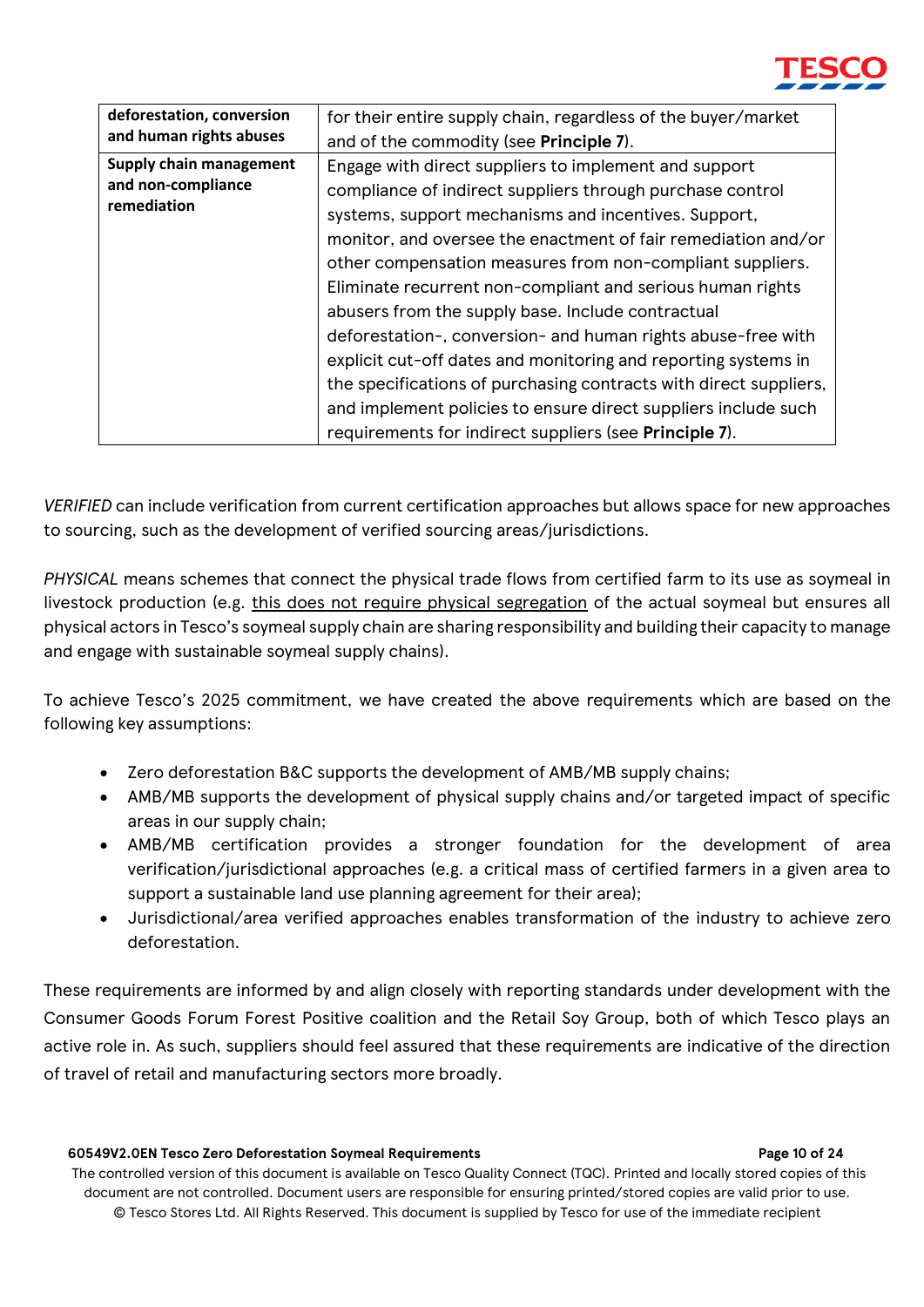

## **Progress to Date**

Since the launch of the Tesco Zero Deforestation Soymeal Supplier Requirements, real progress has been made on moving towards a more sustainable soy supply chain. Key milestones have included:

**2018** – Tier 2 chicken product suppliers report for the first time on their soymeal volumes and origin for the 2017 calendar period. FEMAS certification and B&C accepted as part of the requirements.

**2019** – Reporting and certification requirements extended to all Tier 2 & 3 suppliers with soymeal in their supply chains in 2018, FEMAS no longer accepted as sufficient to demonstrate compliance. Tesco purchase RTRS Credits to equal the value of any South American volumes declared through the reporting process that were not certified to the previously accepted standards. Tesco becomes the first retailer to publicly disclose information on soy origin, traders and certification levels.

**2020 -** Reporting and certification requirements extended to all Tier 4a & 4b suppliers with soymeal in their supply chains in 2019. Tesco transitioned to the use of CRS AMB certificates for any South American volumes declared through the reporting process that were not certified to the previously accepted standards, based on the declared and estimated origin of these materials.

## <span id="page-10-0"></span>3.4 Supplier Annual Reporting Cycle Process Overview

*The below provides an overview of the general steps suppliers will be required to complete annually to be compliant with these requirements. Please note, the year suppliers will be required to commence this process is specified below and based on their tier according to the Soy Ladder.* 

**Step 1.** Suppliers must report to Tesco, a) the country of origin and as much detail about the sub-national region of origin as possible (e.g. municipality), and, b) volumes of soymeal used in the production of Tescoown label animal protein products in scope of these requirements from each country and sub-national region. This should be according to the previous calendar year of sales. *Tesco Reporting Template will be provided.* 

**Step 2a.** For any volume of soymeal originating from South America or for any volumes where country of origin is unable to be identified, go to Step 3.

**Step 2b.** For any volume of soymeal originating from outside of South America, this is currently considered low-risk for deforestation. However, we still encourage leadership from our supply chain to support certification of soybeans grown in low-risk deforestation areas to address other important environmental and social sustainability issues associated with soybean production.

### **60549V2.0EN Tesco Zero Deforestation Soymeal Requirements Page 11 of 24**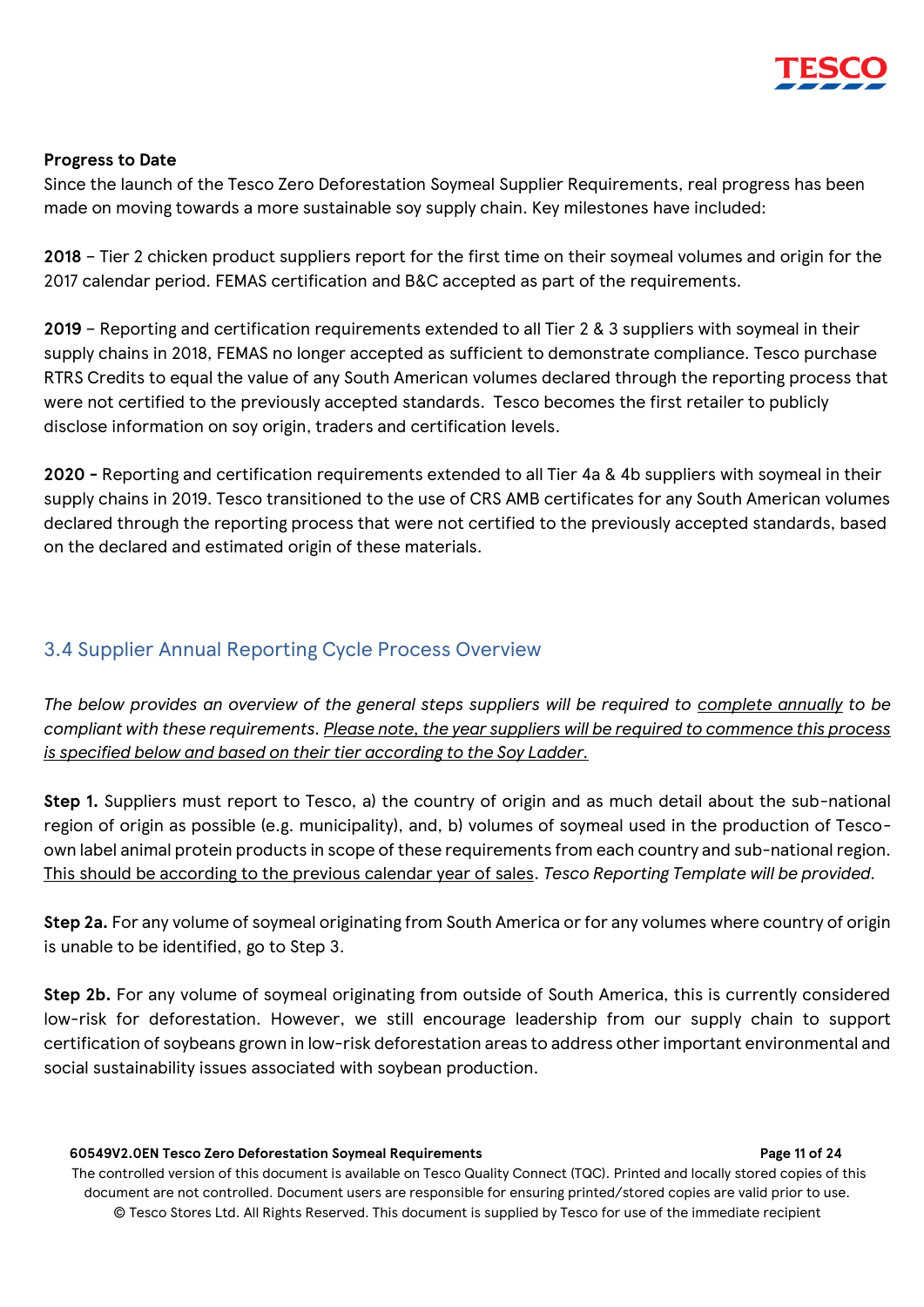

**Step 3.** Suppliers with soymeal in their supply chain originating from any country in South America that is not certified to a *Tesco Certified Zero Deforestation Soy Benchmark* approved standard must purchase equivalent volumes of MB/AMB credits/certificates from one of the Tesco approved standards. Where possible these credits/certificates should originate from the same country or countries (e.g. 10,000 tonnes of Brazilian soymeal requires 10,000 tonnes of MB/AMB soymeal from Brazil). Suppliers can purchase credits/certificates directly or indirectly from their feed manufacturers. If purchasing indirectly a reconciliation must be provided. *Note on B&C - As of January 1st 2021, suppliers are expected to have achieved 100% certified MB/AMB/SG, verified zero deforestation, or low risk origin soymeal sourcing. Therefore, B&C credit purchases will no longer be adequate to demonstrate compliance with Tesco's Requirements.*

**Step 4a.** If purchasing B&C credits, and therefore where the Requirements expectation has not been met, suppliers may be granted a one-year transition period (ending on 1st January 2022) in order to make the necessary change. This transition process should be managed through the development of a Tesco Soymeal Roadmap in partnership with relevant supply chain partners. A TSAP Template will be provided. Once completed, please send to Tesco for review.

**Step 4b**. If purchasing 100% AMB/MB/SG soymeal, the supplier should contact Tesco for opportunities relating to verified sourcing area projects currently being developed.

## **Objective of the Tesco Soymeal Roadmap**

Suppliers will be required to develop an annual Tesco Soymeal Action Plan. These plans will require suppliers to develop the actions that they will take in order to achieve 100% MB/AMB soymeal and to achieve sourcing of 100% of soy from Verified DCF Areas by 2025. While MB and AMB soymeal is now available in some soymeal supply chains, in others there are currently both challenges relating to availability and cost. The objective of the TSAP is for suppliers to develop and implement actions to enable the required volumes of MB/AMB soymeal at an economically feasible cost in partnership with Tesco. Tesco strongly encourages our suppliers to work in collaboration with their soymeal supply chain partners to develop these actions plans and solutions. Tesco will assist in this process by providing templates, guidance notes and training.

### **60549V2.0EN Tesco Zero Deforestation Soymeal Requirements Page 12 of 24**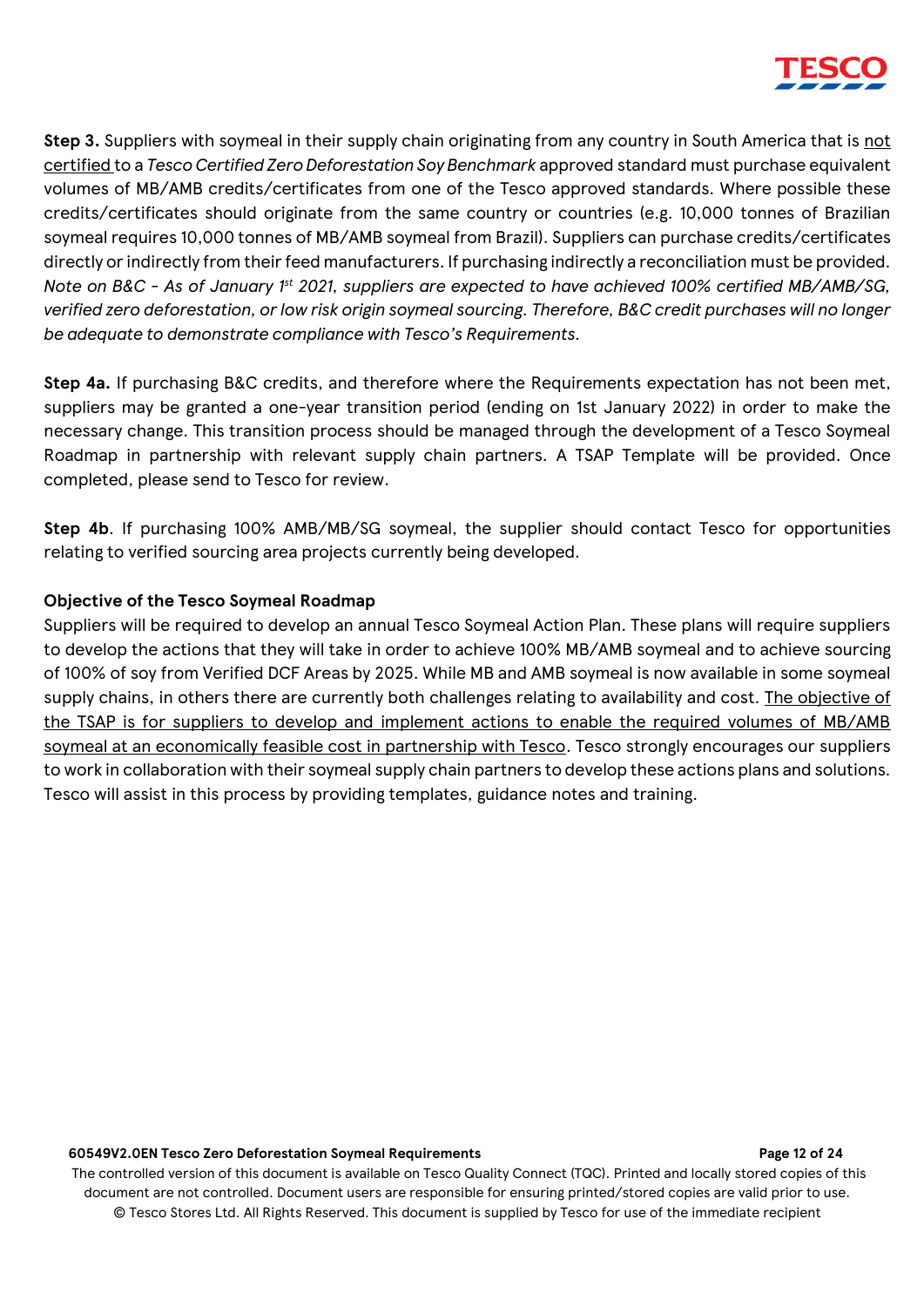

## <span id="page-12-0"></span>3.5 Requirements Timetable

| <b>2022 Requirements</b>                                                                                                                                                                                                                                                                                                                                                                                                                                                                                                                                                                                                                                                | <b>Tiers</b>                   | <b>Timeline</b>                  | <b>Comment</b>                                                                                                                                                                                                                                       |
|-------------------------------------------------------------------------------------------------------------------------------------------------------------------------------------------------------------------------------------------------------------------------------------------------------------------------------------------------------------------------------------------------------------------------------------------------------------------------------------------------------------------------------------------------------------------------------------------------------------------------------------------------------------------------|--------------------------------|----------------------------------|------------------------------------------------------------------------------------------------------------------------------------------------------------------------------------------------------------------------------------------------------|
| 1. IDENTIFY: All suppliers providing Tesco with<br>animal protein products that have been fed on<br>soymeal must be able to identify country of origin<br>and municipality of origin of the soymeal used in<br>the 2021 calendar year.                                                                                                                                                                                                                                                                                                                                                                                                                                  | Tier 2,3,4a,<br>4 <sub>b</sub> | By January<br>31st 2022          |                                                                                                                                                                                                                                                      |
| 2. REPORT: Suppliers of all animal protein products<br>must report to Tesco country of origin and as<br>much detail about the sub-national region of<br>origin as possible of the soymeal used in the 2021<br>calendar year.                                                                                                                                                                                                                                                                                                                                                                                                                                            | Tier 2,3,4a,<br>4b             | By January<br>31st 2022          | Reporting form<br>provided by Tesco                                                                                                                                                                                                                  |
| 3. ACT: Suppliers of all animal protein products<br>who reported any soymeal in their supply chain<br>originating from any country in South America<br>used in the 2021 calendar year that was not<br>certified to a Tesco Certified Zero Deforestation<br>Soy Benchmark approved standard must<br>purchase equivalent volumes of MB/AMB<br>credits/certificates from one of the Tesco<br>approved standards.<br>100% of this should be from the same country of<br>origin as the physical soymeal used.                                                                                                                                                                | Tier 2,3,4a,<br>4b             | By 1 <sup>st</sup> March<br>2022 | Evidence of<br>purchase must be<br>provided to Tesco<br>Suppliers can<br>purchase MB/AMB<br>credits/certificates<br>directly or indirectly<br>from their feed<br>manufacturers. If<br>purchasing indirectly<br>a reconciliation must<br>be provided. |
| 4. PLAN: Suppliers of Tier 2 and 3 products with<br>soymeal in their supply chain originating from any<br>country in South America must report progress<br>against their existing Tesco Soymeal Action Plan<br>(TSAP) to achieve sourcing of soymeal from<br>verified zero deforestation areas by 2025, and<br>work with Tesco to modify where appropriate<br>based on their current trajectory.<br>Suppliers of Tier 4a and 4b products with<br>soymeal in their supply chain originating from any<br>country in South America must develop a Tesco<br>Soymeal Action Plan (TSAP) to achieve sourcing of<br>soymeal from verified zero deforestation areas<br>by 2025. | Tier 2,3, 4a,<br>4b            | By 30 <sup>th</sup> June<br>2022 | <b>TSAP</b> template<br>provided by Tesco                                                                                                                                                                                                            |

## **60549V2.0EN Tesco Zero Deforestation Soymeal Requirements Page 13 of 24**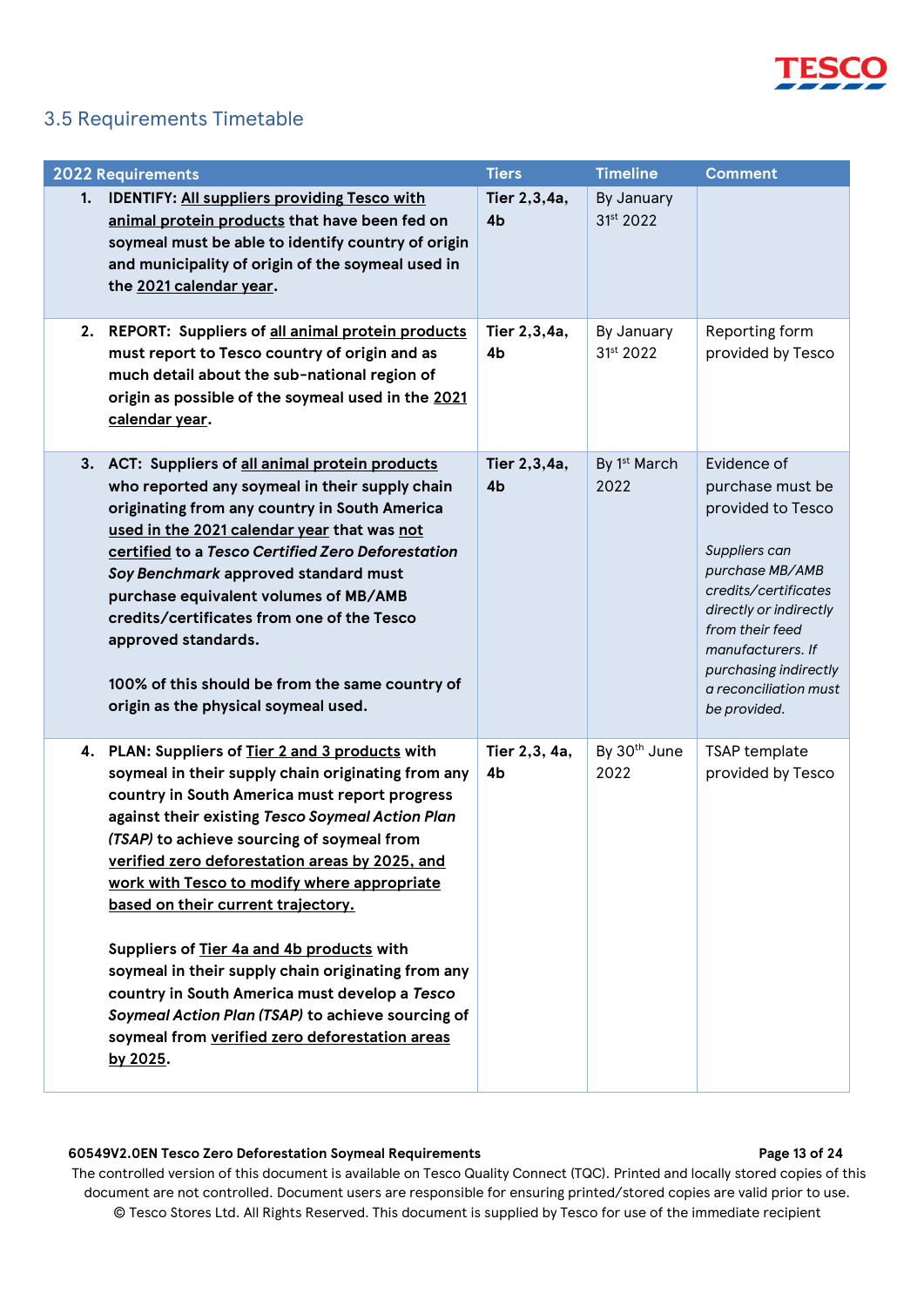

## **Post 2022 Requirements**

- **IDENTIFY:** All suppliers providing Tesco with animal protein products that have been fed on soymeal must be able to identify country of origin and municipality of the soymeal used in the previous calendar year.
- **REPORT**: All suppliers providing Tesco with animal protein products must report country of origin and municipality of origin for soymeal supplied to Tesco used in the previous calendar year.
- ACT: Suppliers of all animal protein products who reported any soymeal in their supply chain originating from any country in South America that is not certified to a *Tesco Certified Zero Deforestation Soy Benchmark* approved standard must purchase equivalent volumes of MB/AMB credits from one of the Tesco approved standards or soymeal from a verified zero deforestation area.
- **PLAN:** All suppliers providing Tesco with animal protein products with soymeal in their supply chain originating from any country in South America must have developed a *Tesco Soymeal Action Plan (TSAP)* including annual milestones, to achieve sourcing of soymeal from verified zero or zero-net deforestation areas by 2025, and be able to demonstrate progress against this plan.

## <span id="page-13-0"></span>**4. Roles and Responsibilities**

| <b>Role</b>                | <b>Responsibility</b>                                                      |  |  |
|----------------------------|----------------------------------------------------------------------------|--|--|
|                            | Support technical and buying teams in implementation of these requirements |  |  |
| <b>Sourcing Manager</b>    | and ensuring suppliers comply to its provisions                            |  |  |
| <b>Head of Environment</b> | Coordinate integration of the Requirements across the business             |  |  |
| <b>Technical Managers</b>  | Ensure suppliers comply with these requirements                            |  |  |
|                            |                                                                            |  |  |

## <span id="page-13-1"></span>**5. Glossary**

| <b>Acronym</b> | <b>Definition</b>     |
|----------------|-----------------------|
| B&C            | <b>Book and Claim</b> |
| MВ             | Mass Balance          |
| AMB            | Area Mass Balance     |
| SG             | Segregated            |

## **60549V2.0EN Tesco Zero Deforestation Soymeal Requirements Page 14 of 24**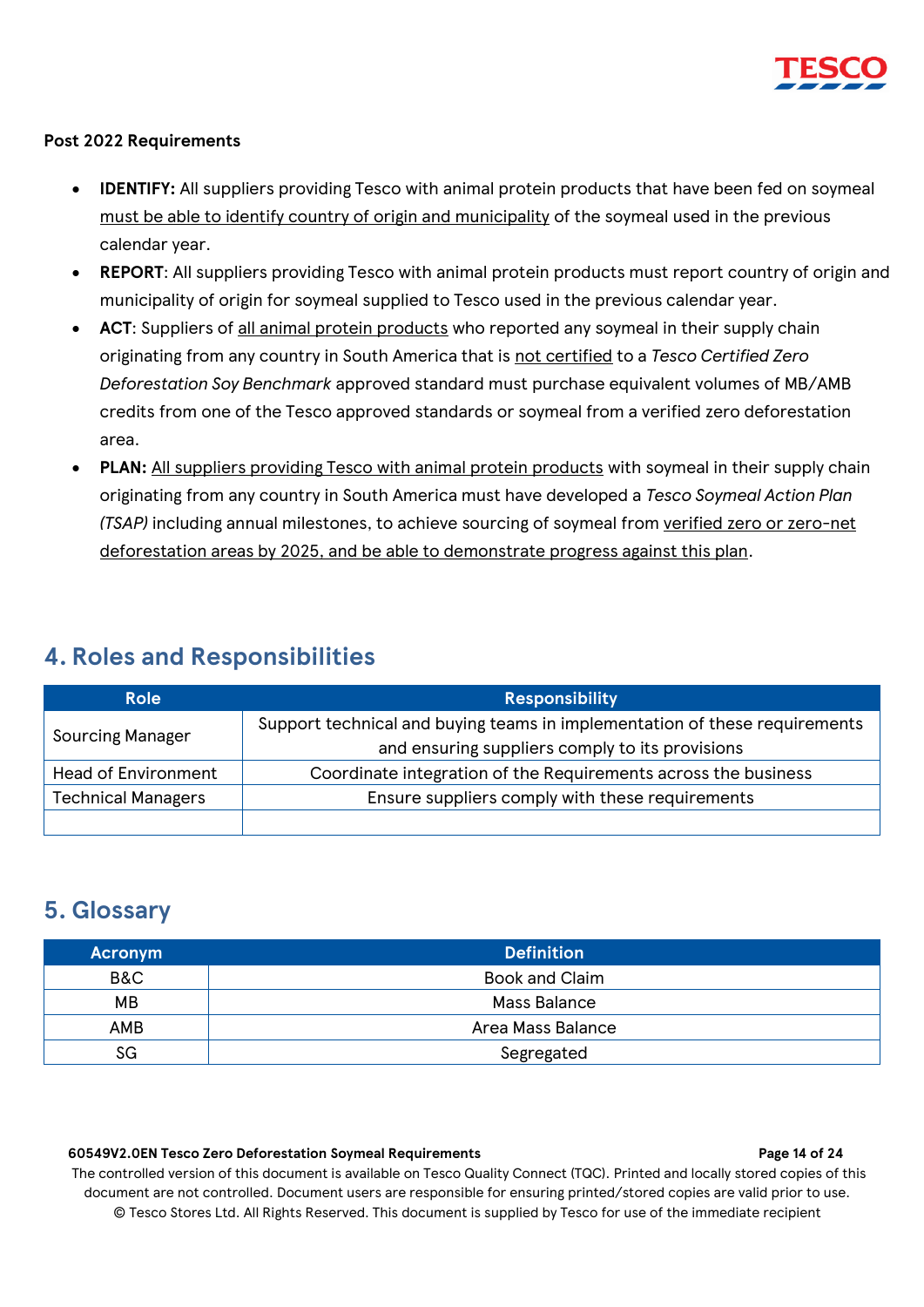

## <span id="page-14-0"></span>**6. Associated Documents**

| Document No. | <b>Document Title</b> |
|--------------|-----------------------|
| N/A          | Not applicable        |
|              |                       |
|              |                       |

## <span id="page-14-1"></span>**7. Revision History**

| Date<br><b>Effective</b> | Version | <b>Document</b><br>Section | <b>Change Summary</b>                                                                                                 |
|--------------------------|---------|----------------------------|-----------------------------------------------------------------------------------------------------------------------|
| Oct 2018                 | 1.0     | All                        | New document                                                                                                          |
| June<br>2021             | 2.0     | All                        | Added terms to Glossary. Changed references to Policy to<br>Requirements, sign posted requirements vs background more |
| <b>July 2021</b>         | 2.1     | All                        | Reformatted and ordered to aid clarity and simplify                                                                   |
|                          |         |                            |                                                                                                                       |
|                          |         |                            |                                                                                                                       |

## <span id="page-14-2"></span>**8. Appendices**

## **Appendix I: Background Information**

## **Tesco & Responsible Sourcing of Soy**

Tesco is committed to zero deforestation in our sourcing of palm oil, soy, timber products and Brazilian beef. As members of the Consumer Goods Forum (CGF) we committed to achieve this by 2020. Now moving beyond 2020, Tesco have publicly committed to taking this further, looking at how landscape-based approaches can be used to have a greater influence beyond our direct supply chain.

### **60549V2.0EN Tesco Zero Deforestation Soymeal Requirements Page 15 of 24**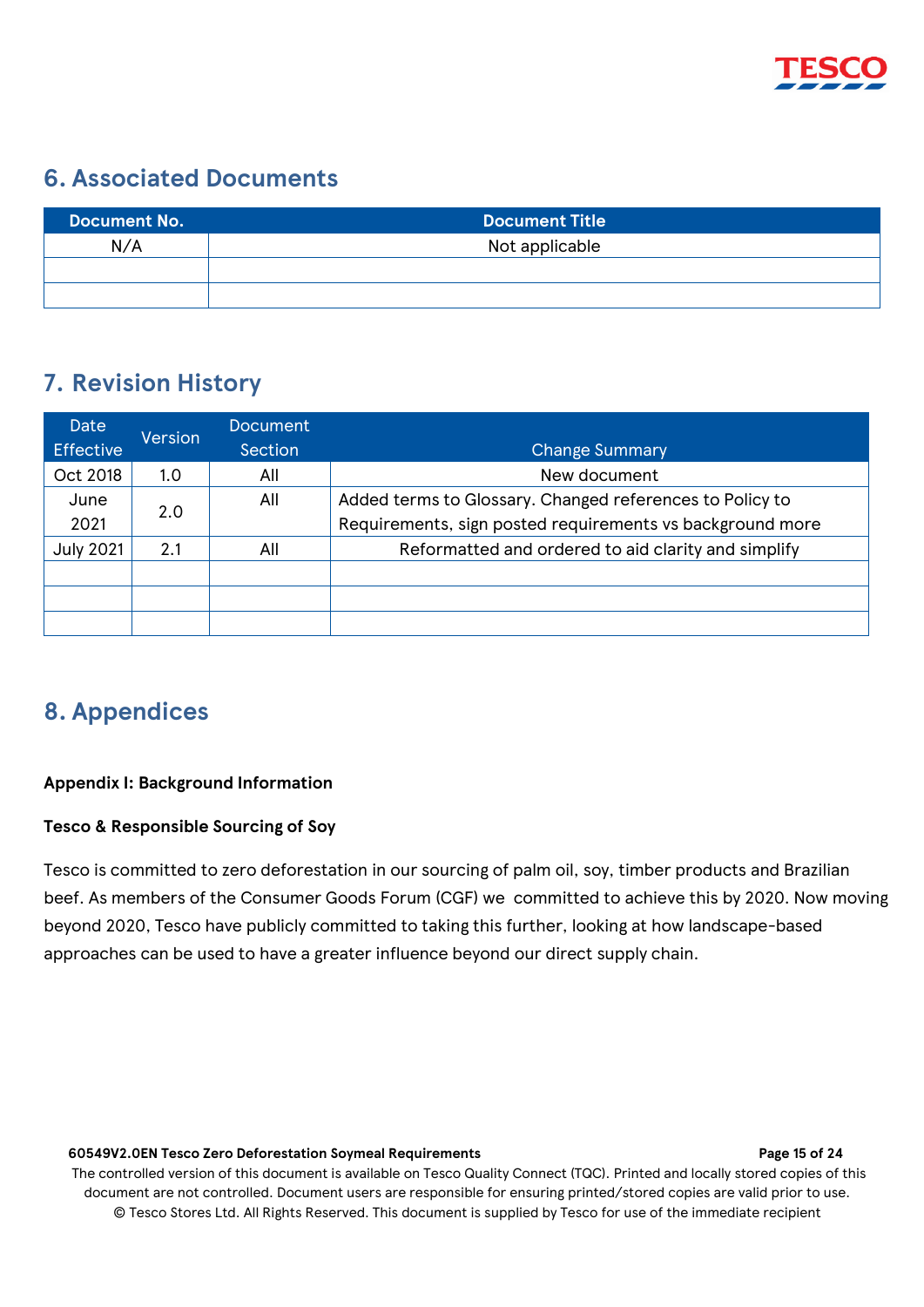

## **Soy & Soymeal**

Soy is a general term that relates to both soybeans and materials made from soybeans, including soy ingredients, soy oil and soymeal. As explained in Section 4, the scope of these requirements relates only to soymeal used in animal feed.

## **Sustainability & 'Zero Deforestation and Conversion'**

We recognise there are a range of important environmental and social sustainability issues associated with soybean production. These requirements however focus on deforestation and conversion of native vegetation as our priority. We consider this to be the critical issue which the industry must address if the soybean industry is to become sustainable. This is because of the current high risks associated with further unsustainable expansion of soybean production and the significant impacts this will have on climate change, biodiversity and future agricultural resilience (e.g. increased risk of drought).

In these requirements, the term 'zero deforestation' includes zero conversion of forests and non-forest native vegetation. Additionally, native vegetation refers to native vegetation of High Conservation Values (HCV). However, for simplicity, throughout these requirements zero deforestation and conversion of HCV native vegetation is abbreviated to 'zero deforestation'.

The requirements set out in Section 10 focus on achieving zero deforestation. However, we still encourage leadership from our supply chain to support certification of soybeans in order to address other important environmental and social sustainability issues associated with soybean production.

## **Soybean Production & Deforestation**

Soybeans are produced globally (North America, South America, Europe, Asia). Soybeans from South America pose a high-risk of tropical deforestation and/or conversion of native vegetation (e.g. the Cerrado, the Gran Chaco and the Atlantic Forest). Soymeal from South America is however often preferred for both cost and/or quality reasons. While soybeans and soybean derivatives are used for various purposes (e.g. human food, biofuels) the main driver of expansion for soybean production is its use in animal feed (soybeans crushed into soymeal).

## **Tesco UK's Soy Footprint**

#### **60549V2.0EN Tesco Zero Deforestation Soymeal Requirements Page 16 of 24**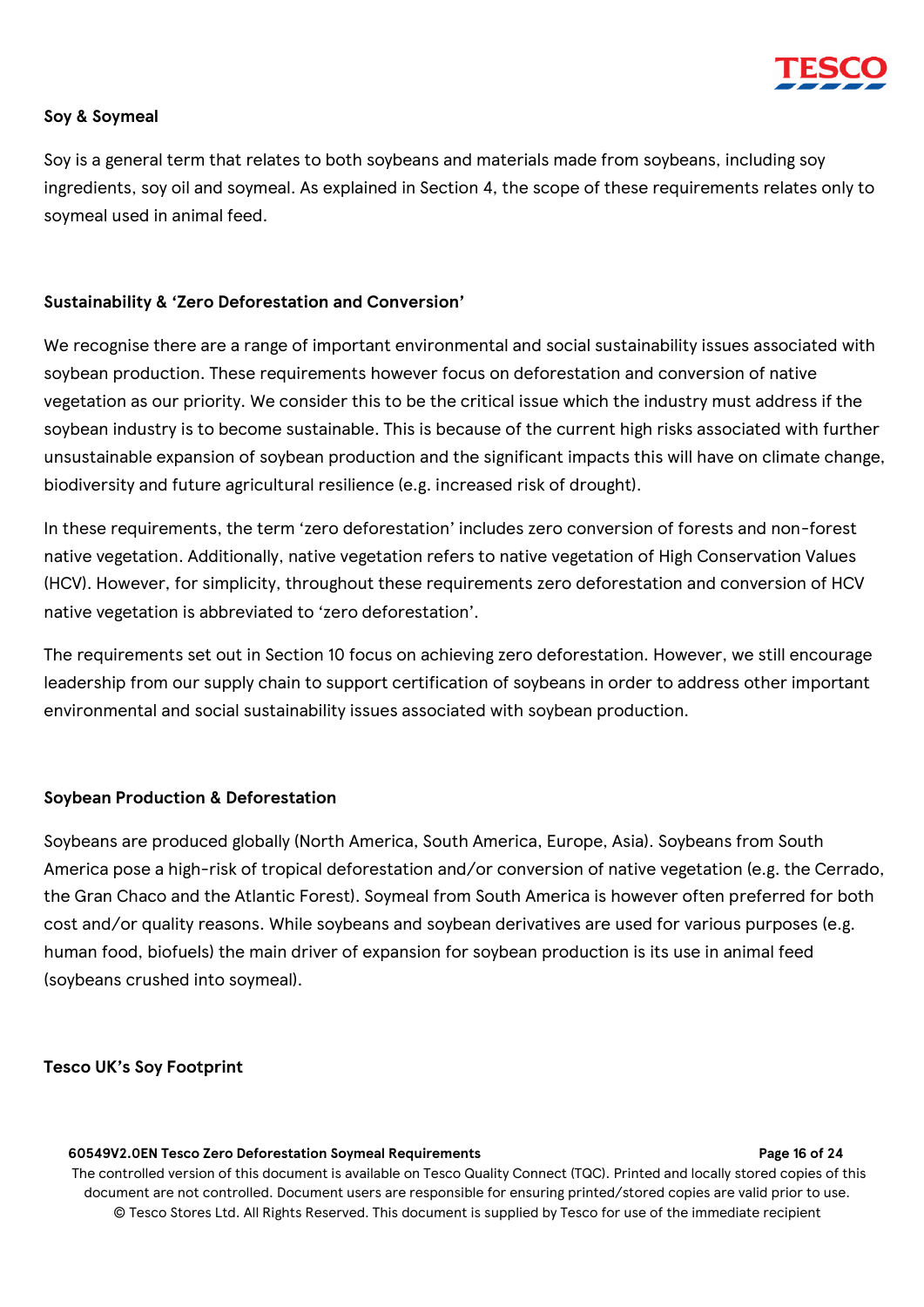

In 2017, Tesco commissioned a study by KPMG of our soy related footprint. The study found that 99% of Tesco's UK soy related footprint is soymeal used indirectly as animal feed.

Based on consolidated 2020 data Tesco's soy footprint is 461,398 tons with 452,793 or 88% from South America.

Note: we recognise annual variances exist within our soymeal supply chain but have used 2016's footprint as the best available indication of volumes and key sourcing countries.

## **Current Industry Challenges & Opportunities**

As the world population increases, so too will the global demand for meat and other animal proteins such as seafood, eggs and dairy. The increasing demand for animal feed to support this is driving an expansion of soy cultivation - leading to the loss of forests and other native vegetation most significantly in South America. To stop this trend, the Amazon Soy Moratorium was established in 2006. This Moratorium, led by industry and civil society, was a key milestone in halting further loss of the Brazilian Amazon for soy cultivation.

However, the conversion of native vegetation for soy continues in other important ecosystems across South America such as the Cerrado, the Gran Chaco and Atlantic Forest. The Brazilian Forest Code, aims to protect Brazil's natural ecosystems including the Amazon and the Cerrado. However, whilst compliance with the Forest Code is an important starting point in the Cerrado, and there are some biomes that are protected under conservation, there is important native vegetation where the Forest Code does not provide sufficient protection (e.g. 60-80% of native vegetation outside of legal protection can be cleared under the current Forest Code in the Cerrado).

Certified zero deforestation soybeans are being produced at farm level but market demand needs to grow in order to incentivise more farmers to achieve zero deforestation. However, for downstream actors physically segregated supply chains only exist at extremely high premiums (most certified soybeans are mixed with non-certified soybeans for export). Currently support for certified zero-deforestation soybean production is mostly only available through Book & Claim credits which on their own, without an effective transition plan, are not supporting industry transformation. The availability of other supply chains options which represent added value to downstream actors (Mass Balance and Area Mass Balance) is increasing.

### **60549V2.0EN Tesco Zero Deforestation Soymeal Requirements Page 17 of 24**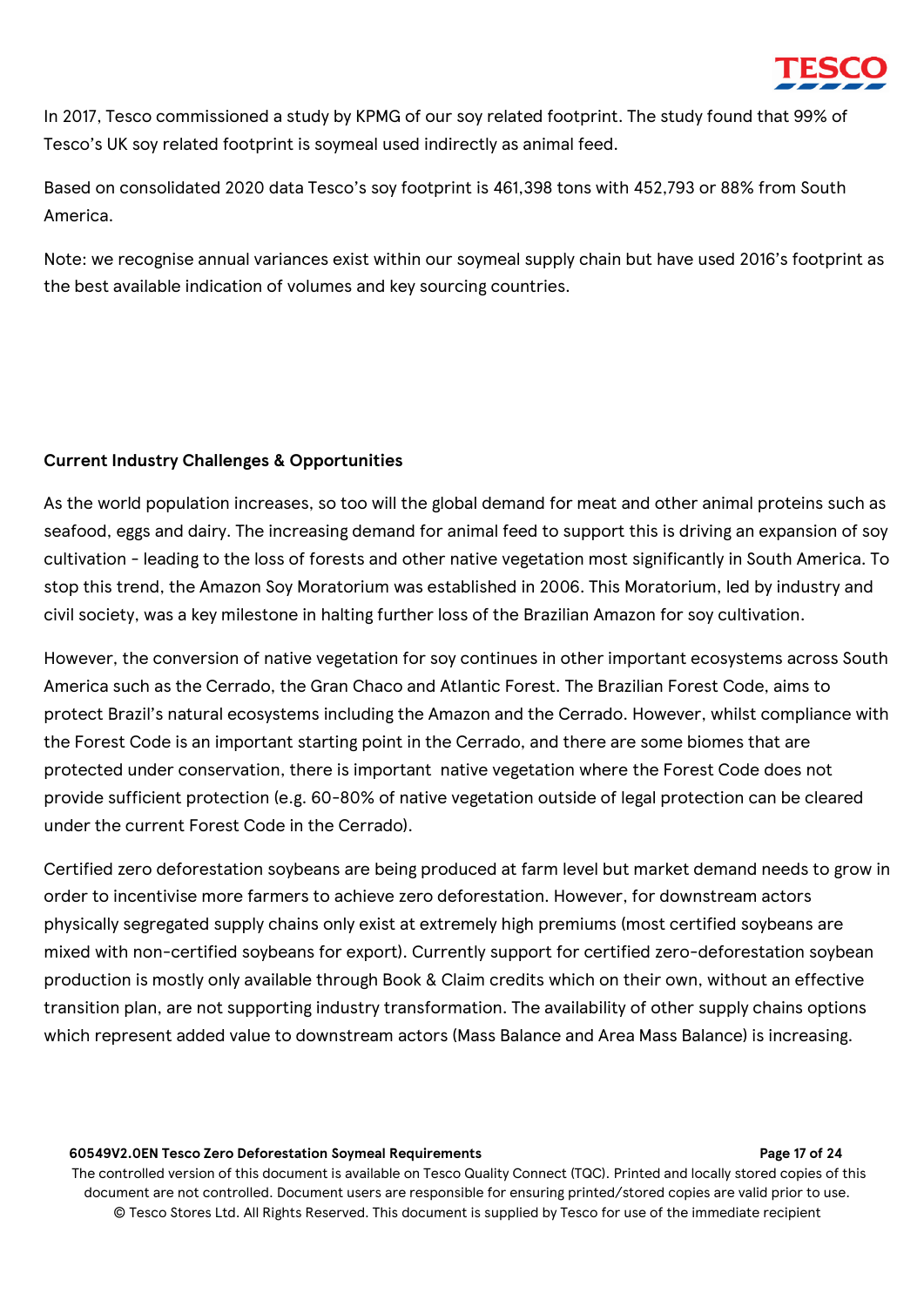Certification makes up approximately 3% of global soy production. Whilst it is currently possible to develop bespoke supply chains that can claim to be deforestation free at the point of origin, operating in this way will not address the wider production system as global demand for soya continues to increase. The Amazon Soy Moratorium has demonstrated that when a multilateral agreement is brokered, ecosystems can be protected whilst continuing to enable the expansion of farming systems to meet our growing food demands. Achieving biome-level solutions that do not displace land conversion burdens to new frontiers should be the top priority for any business seeking to develop a credible deforestation free strategy.

However, given the scale of the global market for soy, a certification approach on its own will also be unlikely to lead to industry transformation. In comparison, due to the multi-stakeholder agreement achieved under Amazon Soy Moratorium, all soybeans now grown in the Amazon that are compliant with the terms of Moratorium are now 'verified zero deforestation'. This approach has effectively managed the soybean industry's critical risk of deforestation from any further expansion of soybean cultivation in the Amazon biome.

Multi-stakeholder jurisdictional approaches to sustainable land-use planning are now being developed outside of the Amazon. Recent research indicates the availability of substantial areas of already cleared land in key sourcing regions such as the Cerrado. Incentivising expansion onto these areas rather than further conversion of native vegetation offers a viable and more sustainable pathway forward for soybean and other agricultural production. It is increasingly clear that development of the soy industry need not be incompatible with the protection of critically important forests and native vegetation.

### **60549V2.0EN Tesco Zero Deforestation Soymeal Requirements Page 18 of 24**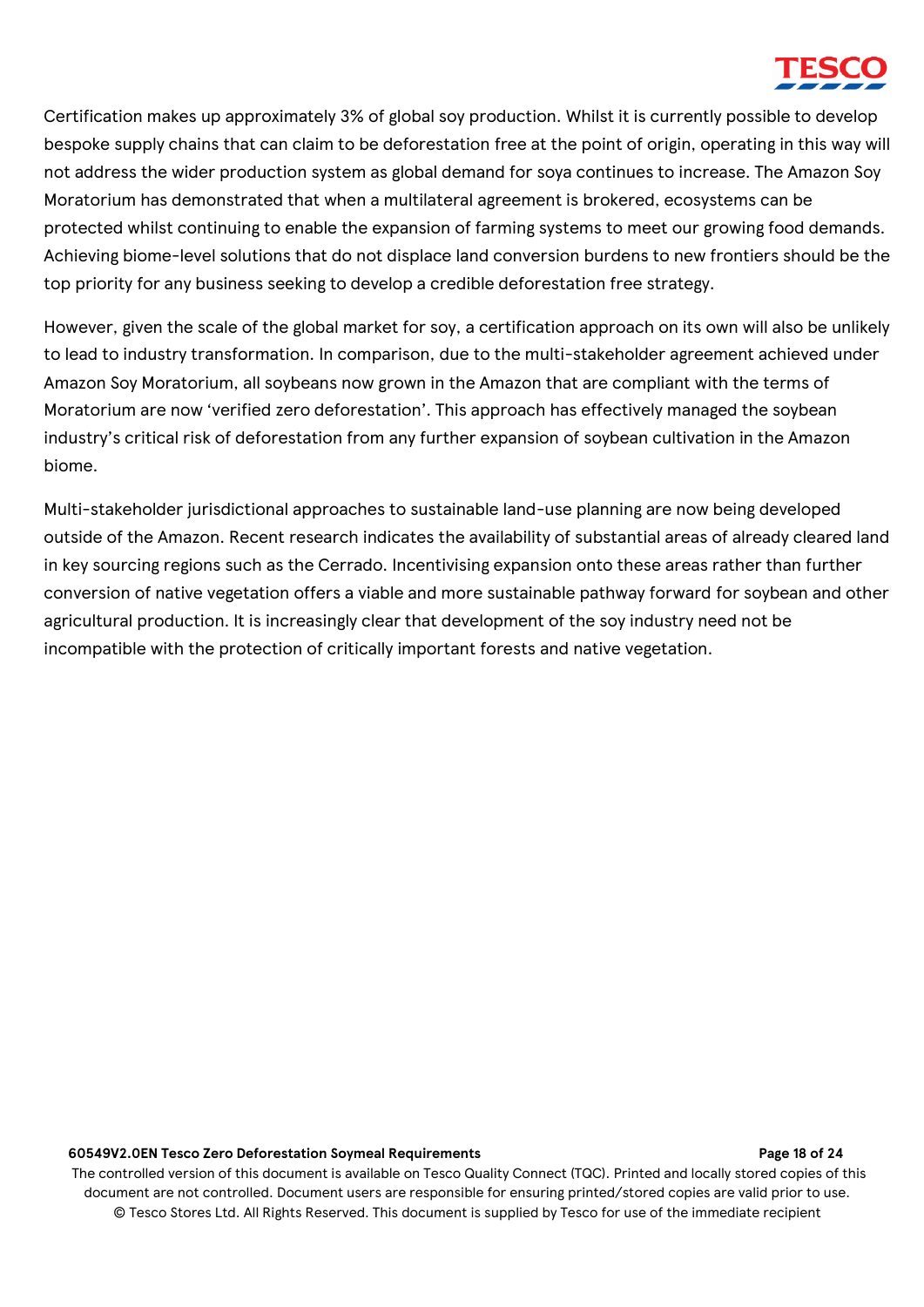

## **Appendix 2: Definitions of 'additives' and 'primaries'**

*If your product is not in the list below and you suspect that it is from an animal origin that may have been fed on soymeal please verify with Tesco whether you need to report.*

| Ingredient name                       | <b>Classificatio</b> |  |  |
|---------------------------------------|----------------------|--|--|
|                                       | n                    |  |  |
| Anhydrous Milk Fat                    | Additive             |  |  |
| Beef                                  | Primary protein      |  |  |
| Beef Blood                            | Additive             |  |  |
| <b>Beef Bones</b>                     | Additive             |  |  |
| <b>Beef Collagen</b>                  | Additive             |  |  |
| <b>Beef Collagen Casing</b>           | Additive             |  |  |
| <b>Beef Dripping</b>                  | Additive             |  |  |
| <b>Beef Extract</b>                   | Additive             |  |  |
| <b>Beef Fat</b>                       | Additive             |  |  |
| <b>Beef Gelatine</b>                  | Additive             |  |  |
| <b>Beef Heart</b>                     | Additive             |  |  |
| <b>Beef Kidney</b>                    | Additive             |  |  |
| <b>Beef Liver</b>                     | Additive             |  |  |
| <b>Beef Lung</b>                      | Additive             |  |  |
| <b>Beef Skirt</b>                     | Primary protein      |  |  |
| <b>Beef Tripe</b>                     | Additive             |  |  |
| <b>Black Tiger Prawn (Crustacean)</b> | Primary protein      |  |  |
| <b>Blue Stilton Cheese (Milk)</b>     | Primary protein      |  |  |
| Brie Full Fat Soft Cheese (Milk)      | Primary protein      |  |  |
| Butter (Milk)                         | Primary protein      |  |  |
| <b>Butter Powder (Milk)</b>           | Primary protein      |  |  |
| <b>Butterfat (Milk)</b>               | Primary protein      |  |  |
| <b>Buttermilk</b>                     | Primary protein      |  |  |
| Buttermilk (Milk)                     | Primary protein      |  |  |
| <b>Buttermilk Powder</b>              | Primary protein      |  |  |
| <b>Buttermilk Powder (Milk)</b>       | Primary protein      |  |  |
| Butteroil (Milk)                      | Primary protein      |  |  |
| Camembert Full Fat Soft Cheese (Milk) | Primary protein      |  |  |
| Cheddar Cheese (Milk)                 | Primary protein      |  |  |
| Cheddar Cheese Powder (Milk)          | Primary protein      |  |  |
| Cheese (Milk)                         | Primary protein      |  |  |
| Cheese Powder (Milk)                  | Primary protein      |  |  |
| Chicken                               | Primary protein      |  |  |
| <b>Chicken Bones</b>                  | Additive             |  |  |
| <b>Chicken Breast</b>                 | Primary protein      |  |  |
| <b>Chicken Breast Fillet</b>          | Primary protein      |  |  |
| <b>Chicken Breast Inner Fillet</b>    | Primary protein      |  |  |

| <b>Chicken Drumstick</b>               | Primary protein |  |  |
|----------------------------------------|-----------------|--|--|
| <b>Chicken Extract</b>                 | Additive        |  |  |
| Chicken Fat                            | Additive        |  |  |
| <b>Chicken Gelatine</b>                | Additive        |  |  |
| Chicken Leg                            | Primary protein |  |  |
| Chicken Liver                          | Additive        |  |  |
| Chicken Skin                           | Additive        |  |  |
| Chicken Thigh                          | Primary protein |  |  |
| Chicken Wing                           | Primary protein |  |  |
| Clotted Cream (Milk)                   | Primary protein |  |  |
| <b>Concentrated Butter (Milk)</b>      | Primary protein |  |  |
| <b>Condensed Milk</b>                  | Primary protein |  |  |
| <b>Condensed Skimmed Milk</b>          | Primary protein |  |  |
| Cream (Milk)                           | Primary protein |  |  |
| Crème Fraîche (Milk)                   | Primary protein |  |  |
| Curd (Milk)                            | Additive        |  |  |
| Double Cream (Milk)                    | Primary protein |  |  |
| <b>Dried Chicken</b>                   | Primary protein |  |  |
| Dried Cream (Milk)                     | Primary protein |  |  |
| Dried Egg                              | Primary protein |  |  |
| Dried Egg White                        | Primary protein |  |  |
| Dried Egg Yolk                         | Primary protein |  |  |
| Dried Semi Skimmed Milk                | Primary protein |  |  |
| <b>Dried Skimmed Milk</b>              | Primary protein |  |  |
| Dried Whole Milk                       | Primary protein |  |  |
| Duck                                   | Primary protein |  |  |
| Duck Fat                               | Additive        |  |  |
| Duck Liver                             | Additive        |  |  |
| Egg                                    | Primary protein |  |  |
| Egg White                              | Primary protein |  |  |
| Egg Yolk                               | Primary protein |  |  |
| <b>Emmental Medium Fat Hard Cheese</b> | Primary protein |  |  |
| (Milk)                                 |                 |  |  |
| <b>Evaporated Milk</b>                 | Primary protein |  |  |
| <b>Ewes Milk</b>                       | Primary protein |  |  |
| Extra Mature Cheddar Cheese (Milk)     | Primary protein |  |  |
| Feta Full Fat Soft Cheese (Milk)       | Primary protein |  |  |
| Fromage Frais (Milk)                   | Primary protein |  |  |
| Full Fat Hard Cheese (Milk)            | Primary protein |  |  |
| Full Fat Soft Blue Cheese (Milk)       | Primary protein |  |  |
| Full Fat Soft Cheese (Milk)            | Primary protein |  |  |

### **60549V2.0EN Tesco Zero Deforestation Soymeal Requirements Page 19 of 24**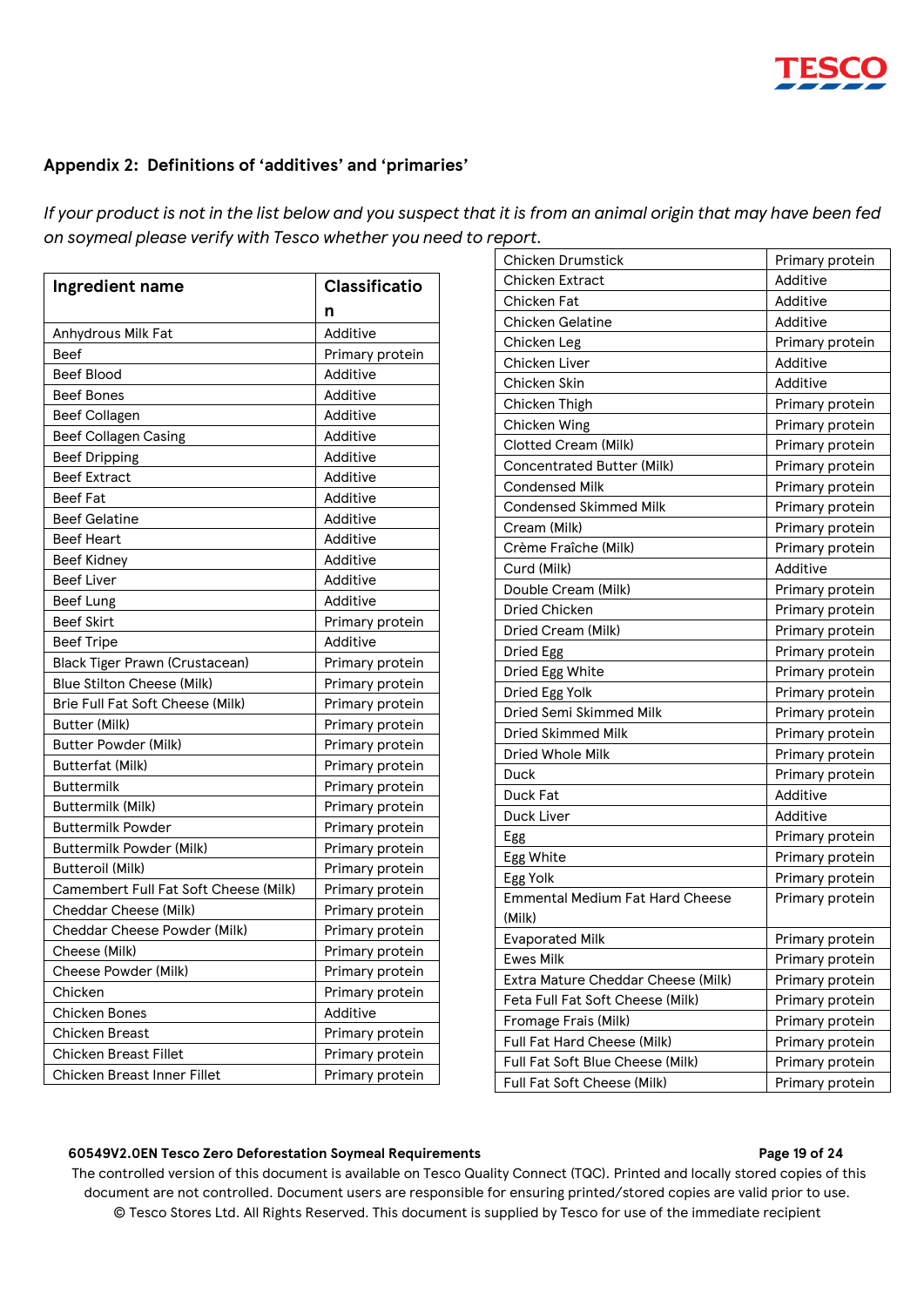

| Ghee (Milk)                            | Primary protein |  |  |
|----------------------------------------|-----------------|--|--|
| Giblets                                | Additive        |  |  |
| <b>Goats Milk</b>                      | Primary protein |  |  |
| Goose Fat                              | Additive        |  |  |
| Grana Padano Medium Fat Hard Cheese    | Primary protein |  |  |
| (Milk)                                 |                 |  |  |
| Greek Style Yogurt (Milk)              | Primary protein |  |  |
| <b>Hydrolysed Beef Protein</b>         | Additive        |  |  |
| Hydrolysed Milk Protein                | Additive        |  |  |
| King Prawn (Crustacean)                | Primary protein |  |  |
| <b>Lactose Reduced Milk</b>            | Primary protein |  |  |
| Lactose Reduced Whey Powder (Milk)     | Additive        |  |  |
| Lamb                                   | Primary protein |  |  |
| Lamb Extract                           | Additive        |  |  |
| Lamb Fat                               | Additive        |  |  |
| Lamb Heart                             | Additive        |  |  |
| Lamb Kidney                            | Additive        |  |  |
| Lamb Liver                             | Additive        |  |  |
| Lamb Meal                              | Primary protein |  |  |
| Lamb Tripe                             | Additive        |  |  |
| Low Fat Soft Cheese (Milk)             | Primary protein |  |  |
| Mascarpone Full Fat Soft Cheese (Milk) | Primary protein |  |  |
| Mature Cheddar Cheese (Milk)           | Primary protein |  |  |
| Medium Cheddar Cheese (Milk)           | Primary protein |  |  |
| Medium Fat Hard Cheese (Milk)          | Primary protein |  |  |
| Medium Fat Soft Cheese (Milk)          | Primary protein |  |  |
| Mild Cheddar Cheese (Milk)             | Primary protein |  |  |
| Milk                                   | Primary protein |  |  |
| <b>Milk Concentrate</b>                | Primary protein |  |  |
| Milk Fat                               | Additive        |  |  |
| <b>Milk Mineral Concentrate</b>        | Additive        |  |  |
| <b>Milk Proteins</b>                   | Additive        |  |  |
| <b>Milk Solids</b>                     | Primary protein |  |  |
| Monterey Jack Cheese (Milk)            | Primary protein |  |  |
| Mozzarella Cheese (Milk)               | Primary protein |  |  |
| Mozzarella Full Fat Soft Cheese (Milk) | Primary protein |  |  |
| Mozzarella Medium Fat Soft Cheese      | Primary protein |  |  |
| (Milk)                                 |                 |  |  |
| Mutton                                 | Primary protein |  |  |
| Ox Kidney                              | Additive        |  |  |
| Ox Tongue                              | Primary protein |  |  |
| Oxtail                                 | Primary protein |  |  |
| Parmigiano Reggiano Cheese (Milk)      | Primary protein |  |  |
| Pecorino Medium Fat Hard Cheese        | Primary protein |  |  |
| (Milk)                                 |                 |  |  |
| Pecorino Romano Medium Fat Hard        | Primary protein |  |  |
| Cheese (Milk)                          |                 |  |  |
| Pink Salmon (Fish)                     | Primary protein |  |  |

| Pork                                | Primary protein |  |  |
|-------------------------------------|-----------------|--|--|
| Pork Belly                          | Primary protein |  |  |
| Pork Casing                         | Additive        |  |  |
| <b>Pork Extract</b>                 | Additive        |  |  |
| Pork Fat                            | Additive        |  |  |
| <b>Pork Gelatine</b>                | Additive        |  |  |
| <b>Pork Heart</b>                   | Additive        |  |  |
| Pork Kidney                         | Additive        |  |  |
| Pork Leg                            | Primary protein |  |  |
| <b>Pork Liver</b>                   | Additive        |  |  |
| Pork Loin                           | Primary protein |  |  |
| Pork Lung                           | Additive        |  |  |
| Pork Ribs                           | Primary protein |  |  |
| Pork Rind                           | Additive        |  |  |
| Pork Shoulder                       | Primary protein |  |  |
| Pork Tongue                         | Primary protein |  |  |
| Prawn (Crustacean)                  | Primary protein |  |  |
| Prawn Powder (Crustacean)           | Primary protein |  |  |
| Rainbow Trout (Fish)                | Primary protein |  |  |
| Reconstituted Dried Egg White       | Primary protein |  |  |
| Red Cheddar Cheese (with Colour:    | Primary protein |  |  |
| Annatto) (Milk)                     |                 |  |  |
| Red Leicester Cheese (with Colour:  | Primary protein |  |  |
| Annatto) (Milk)                     |                 |  |  |
| <b>Red Salmon</b>                   | Primary protein |  |  |
| Red Salmon (Fish)                   | Primary protein |  |  |
| Regato Cheese (Milk)                | Primary protein |  |  |
| Ricotta Full Fat Whey Cheese (Milk) | Primary protein |  |  |
| River Cobbler (Fish)                | Primary protein |  |  |
| Salmon (Fish)                       | Primary protein |  |  |
| Sea Bass (Fish)                     | Primary protein |  |  |
| Sea Bream (Fish)                    | Primary protein |  |  |
| Semi Skimmed Milk                   | Primary protein |  |  |
| <b>Sheep Casing</b>                 | Additive        |  |  |
| Shrimp (Crustacean)                 | Primary protein |  |  |
| Shrimp Extract (Crustacean)         | Additive        |  |  |
| Single Cream (Milk)                 | Primary protein |  |  |
| <b>Skimmed Milk</b>                 | Primary protein |  |  |
| <b>Skimmed Milk Concentrate</b>     | Primary protein |  |  |
| Skimmed Milk Soft Cheese (Milk)     | Primary protein |  |  |
| <b>Skimmed Milk Solids</b>          | Primary protein |  |  |
| Soured Cream (Milk)                 | Primary protein |  |  |
| Tiger Prawn (Crustacean)            | Primary protein |  |  |
| Trout (Fish)                        | Primary protein |  |  |
| Turkey                              | Primary protein |  |  |
| <b>Turkey Bones</b>                 | Additive        |  |  |
| <b>Turkey Breast</b>                | Primary protein |  |  |
| <b>Turkey Drumstick</b>             | Primary protein |  |  |

## **60549V2.0EN Tesco Zero Deforestation Soymeal Requirements Page 20 of 24**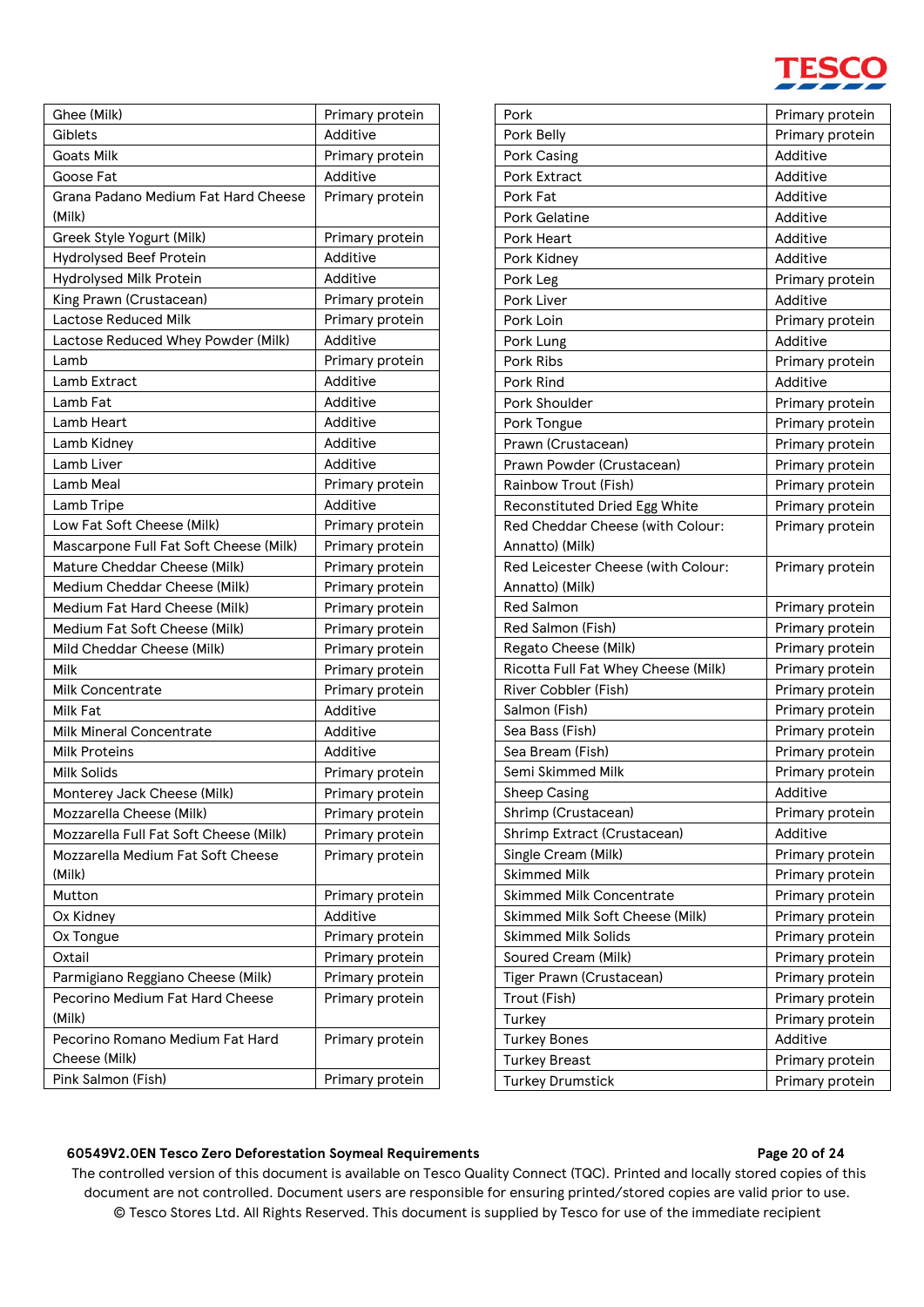

| <b>Turkey Skin</b>              | Additive        |  |
|---------------------------------|-----------------|--|
| <b>Turkey Thigh</b>             | Primary protein |  |
| Veal                            | Primary protein |  |
| Venison                         | Primary protein |  |
| Venison Extract                 | Additive        |  |
| Wensleydale Cheese (Milk)       | Primary protein |  |
| Whey (Milk)                     | Additive        |  |
| Whey Butter (Milk)              | Additive        |  |
| Whey Cheese (Milk)              | Primary protein |  |
| Whey Concentrate (Milk)         | Additive        |  |
| <b>Whey Derivatives (Milk)</b>  | Additive        |  |
| Whey Powder (Milk)              | Additive        |  |
| Whey Protein (Milk)             | Additive        |  |
| Whey Protein Concentrate (Milk) | Additive        |  |
| Whey Solids (Milk)              | Additive        |  |
| Whipping Cream (Milk)           | Primary protein |  |
| Yogurt (Milk)                   | Primary protein |  |
| Yogurt Powder (Milk)            | Primary protein |  |

## **60549V2.0EN Tesco Zero Deforestation Soymeal Requirements Page 21 of 24**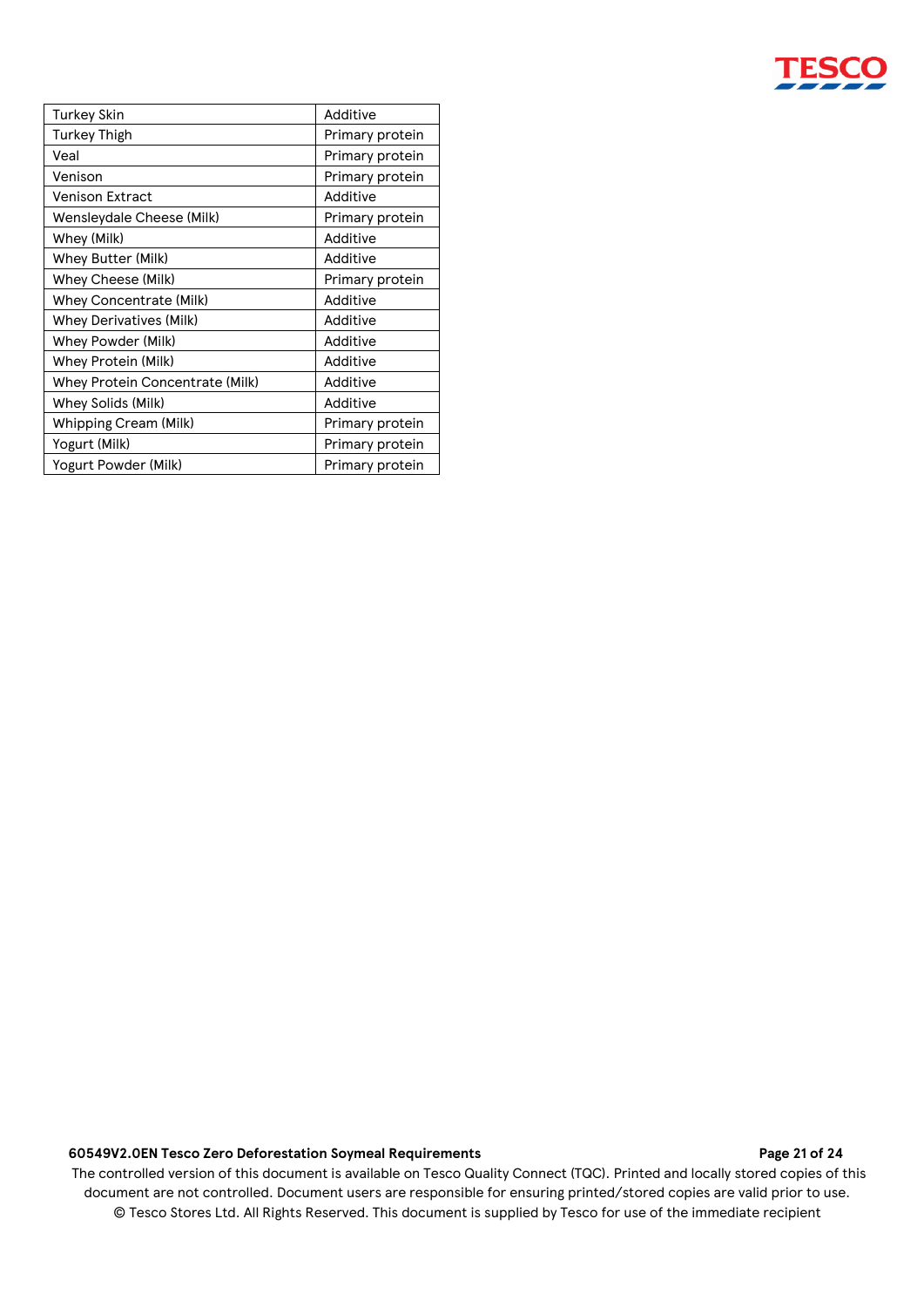

## **Appendix 3: Definitions of supply chain models**

**Book & Claim:** A supply chain model enables the trade of Book & Claim credits through a credit trading platform (e.g. 1 tonne of soymeal is 1 Book & Claim credit). The certificates are separated from the physical flow of material.

**Mass Balance:** A supply chain model in which certified and conventional non-certified materials are mixed in the supply chain (e.g. during storage and transport). There is an administrative trail making sure the output of certified soymeal supplied to customers does not exceed the input of certified soymeal received at the location.

**Area Mass Balance:** A supply chain model that combines properties from the Mass Balance and the Book & Claim system. Collectors/traders can purchase 'certified soymeal production credits' directly from growers, whilst buying soymeal on the regular market. These credits must however originate from growers that operate in the same area as the soymeal is sourced. The certificates from the purchase area are administratively connected to the delivery of soymeal from that area via a mass balance model.

**Segregated**: This supply chain model ensures that certified soymeal is kept separate from non-certified sources through each stage of the supply chain, allowing assurance that the soymeal originates from certified sources, though it may not be possible to identify exact source at farm-level.

| <b>Standard</b>            | <b>Website Information</b>                 | <b>Contact Details</b> |
|----------------------------|--------------------------------------------|------------------------|
| ADM Responsible Soybean    | https://assets.adm.com/Sustainability/ADM- |                        |
| Standard, Version 2        | ARS_V2_2018_6.pdf                          |                        |
| Cargill Triple S           | Triple S™ (Sustainably Sourced & Supplied) |                        |
|                            |                                            |                        |
| Cefetra Responsible Soya   | https://www.certifiedsoya.com/crs/         |                        |
| (CRS) Area Mass Balance    |                                            |                        |
| <b>ISCC PLUS</b>           | https://www.iscc-system.org/wp-            |                        |
|                            | content/uploads/2020/01/ISCC-PLUS-         |                        |
|                            | System-Document_V3.2.pdf                   |                        |
| ProTerra                   | http://www.proterrafoundation.org/         |                        |
|                            |                                            |                        |
| Round Table on Responsible | http://www.responsiblesoy.org/?lang=en     |                        |
| Soy                        |                                            |                        |

## **Appendix 4: Supporting Information about Tesco approved standards**

#### **60549V2.0EN Tesco Zero Deforestation Soymeal Requirements** Page **22** of **24**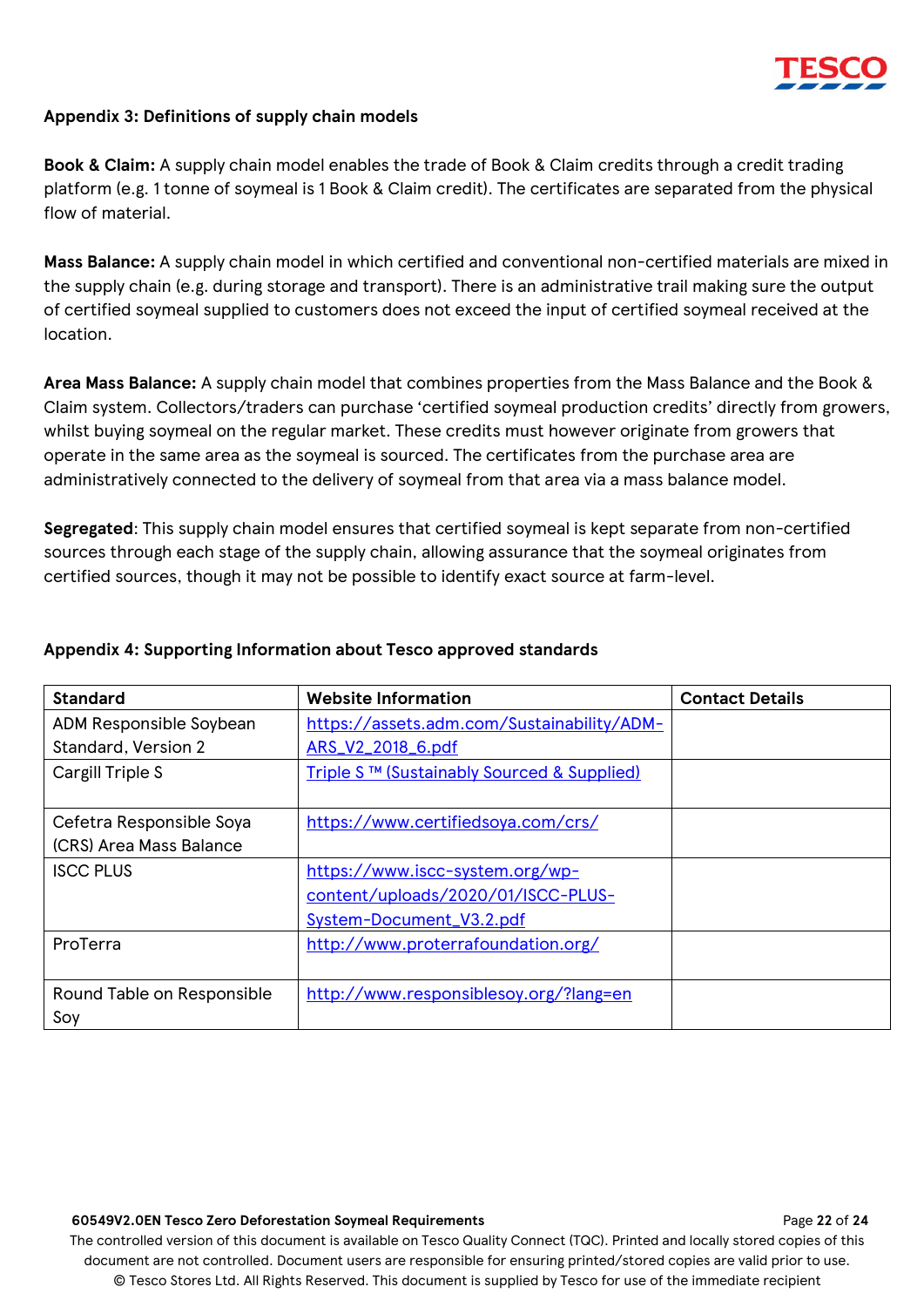

## **Appendix 5: Previously accepted standards (prior to 2020)**

- Bunge Pro S
- Cargill Triple S
- Cefetra Responsible Soya Credits
- Cefetra Responsible Soya Area Mass Balance (AMB)
- ISCC EU/PLUS
- ProTerra Mass Balance
- ProTerra Segregated
- Round Table on Responsible Soy (RTRS) Book and Claim Credits
- Round Table on Responsible Soy (RTRS) Mass Balance
- Round Table on Responsible Soy (RTRS) Segregated

## **Appendix 6: 2021 Reporting Requirements (for reference)**

| <b>2021 Requirements</b>                                                                                                                                                                                                                                                                                                                                                                                                                                                                                 | <b>Tiers</b>                   | <b>Timeline</b>                     | <b>Comment</b>                                                                                                                                                                                                                                       |
|----------------------------------------------------------------------------------------------------------------------------------------------------------------------------------------------------------------------------------------------------------------------------------------------------------------------------------------------------------------------------------------------------------------------------------------------------------------------------------------------------------|--------------------------------|-------------------------------------|------------------------------------------------------------------------------------------------------------------------------------------------------------------------------------------------------------------------------------------------------|
| 1. IDENTIFY: All suppliers providing Tesco with<br>animal protein products that have been fed on<br>soymeal must be able to identify country of origin<br>and as much detail about the sub-national region<br>of origin as possible of the soymeal used in the<br>2020 calendar year.                                                                                                                                                                                                                    | Tier 2,3,4a,<br>4 <sub>b</sub> | By January<br>31 <sup>st</sup> 2021 |                                                                                                                                                                                                                                                      |
| 2. REPORT: Suppliers of all animal protein products<br>must report to Tesco country of origin and as<br>much detail about the sub-national region of<br>origin as possible of the soymeal used in the<br>2020 calendar year.                                                                                                                                                                                                                                                                             | Tier 2,3,4a,<br>4 <sub>b</sub> | By January<br>$31^{st}$ 2021        | Reporting form<br>provided by Tesco                                                                                                                                                                                                                  |
| 3. ACT: Suppliers of all animal protein products<br>who reported any soymeal in their supply chain<br>originating from any country in South America<br>used in the 2020 calendar year that was not<br>certified to a Tesco Certified Zero Deforestation<br>Soy Benchmark approved standard must<br>purchase equivalent volumes of MB/AMB<br>credits/certificates from one of the Tesco<br>approved standards.<br>100% of this should be from the same country of<br>origin as the physical soymeal used. | Tier 2,3,4a,<br>4 <sub>b</sub> | By 1 <sup>st</sup> August<br>2021   | Evidence of<br>purchase must be<br>provided to Tesco<br>Suppliers can<br>purchase MB/AMB<br>credits/certificates<br>directly or indirectly<br>from their feed<br>manufacturers. If<br>purchasing indirectly<br>a reconciliation must<br>be provided. |

### **60549V2.0EN Tesco Zero Deforestation Soymeal Requirements** Page **23** of **24**